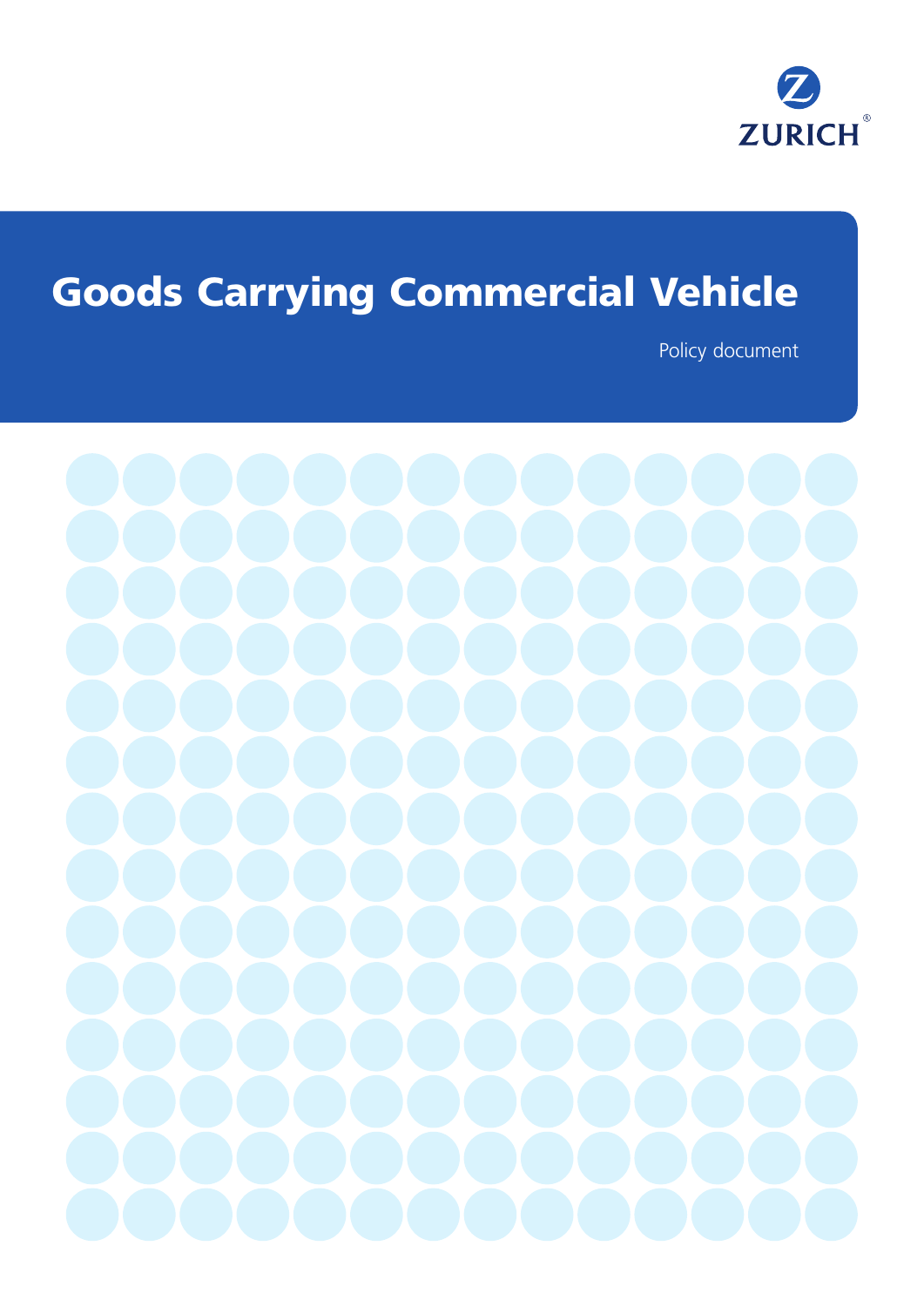## **Contents**

| A warm welcome to Zurich                                                      | 3  |
|-------------------------------------------------------------------------------|----|
| Your Goods Carrying Commercial Vehicle policy                                 | 4  |
| Definitions                                                                   | 7  |
| Extent of cover                                                               | 9  |
| Excesses                                                                      | 10 |
| Section $1$ – liability to third parties                                      | 11 |
| Section $2$ – loss of or damage to the vehicle                                | 13 |
| Section 3 - medical expenses                                                  | 15 |
| Section 4 - territorial limits and foreign travel                             | 15 |
| Section 5 - unauthorised use                                                  | 15 |
| Section 6 – unlicenced drivers                                                | 16 |
| Section 7 - trailers                                                          | 16 |
| Section $8$ – service and repair                                              | 17 |
| Section 9 - no claim discount                                                 | 17 |
| Section 10 - rebate for laying up                                             | 17 |
| Section 11 - principal's clause                                               | 17 |
| Section 12 – uninsured loss recovery service<br>and motor prosecution defence | 18 |
| Section 13 - general exclusions                                               | 23 |
| Section 14 - general conditions                                               | 25 |
| Our complaints procedure                                                      | 27 |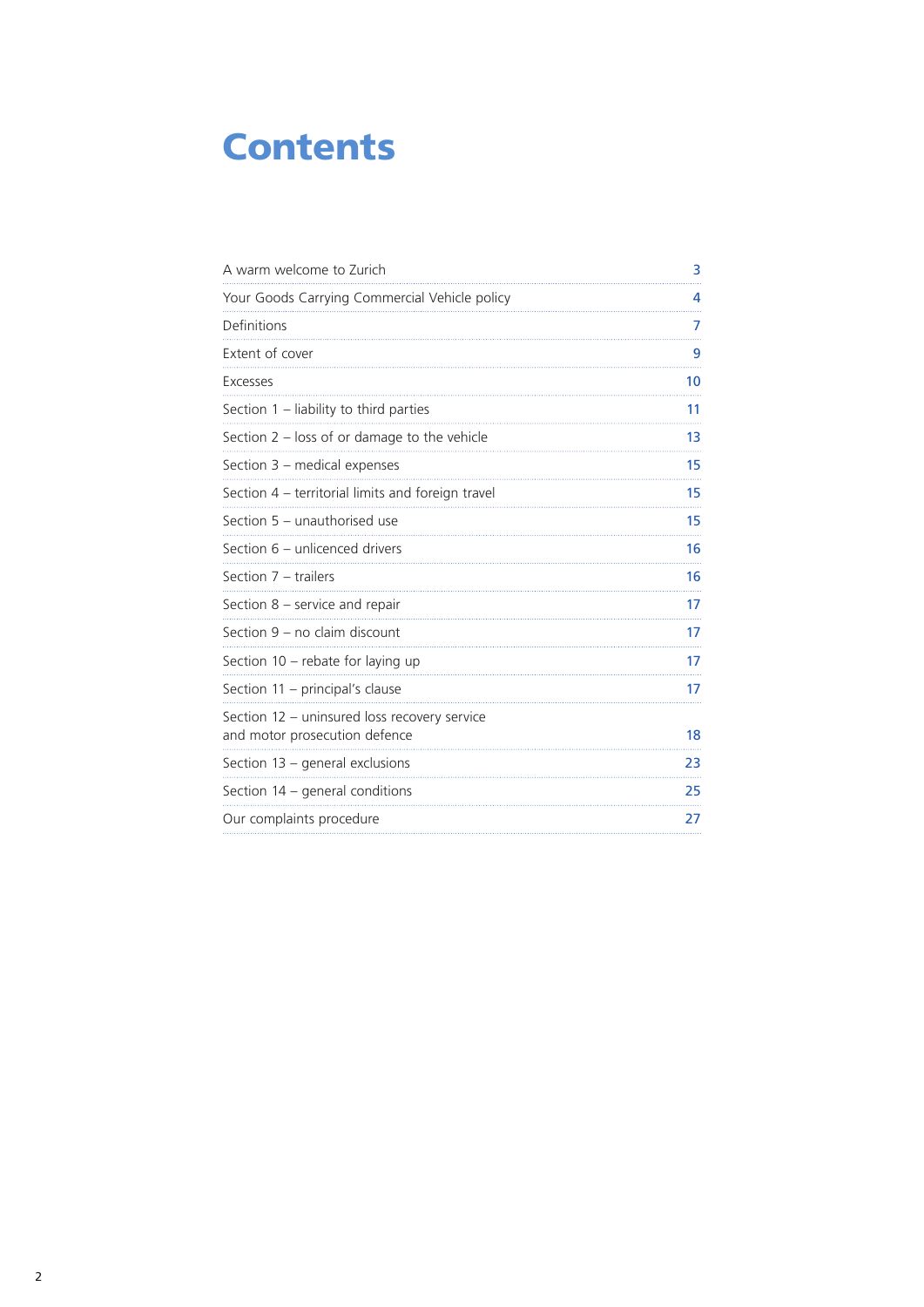# A warm welcome to Zurich

Thank *you* for taking out *your* Goods Carrying Commercial Vehicle insurance policy with *us* and welcome to Zurich.

Zurich Insurance plc is a member of a group of companies of which the ultimate parent company is Zurich Insurance Group Ltd, a company registered in Switzerland (Zurich). Zurich has a global network of subsidiaries and offices in North America and Europe as well as in Asia Pacific, Latin America and other markets. Founded in 1872, the Group is headquartered in Zurich, Switzerland. It employs approximately 60,000 people serving customers in more than 170 countries.

At Zurich *we* have *your* future in mind and look forward to working closely with *you*.

www.zurich.co.uk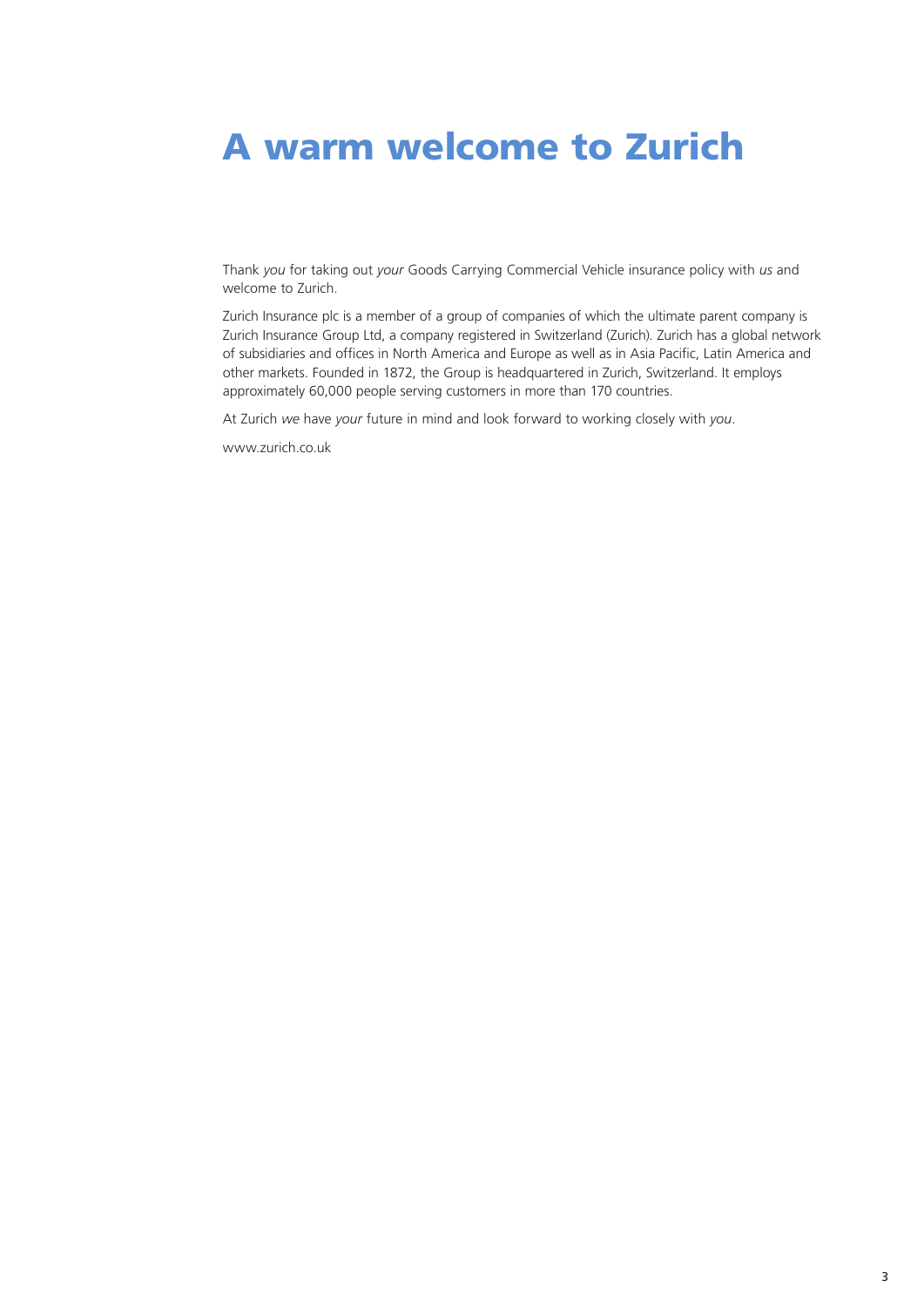## Your Goods Carrying Commercial Vehicle policy

This policy is a contract between *you* and *us*. *You* have made to *us* a proposal which is the basis of and forms part of the contract.

The policy, schedule, any endorsements and *certificate* should be read as if they were one document.

*We* will insure *you* under those sections stated in the schedule during any period of insurance for which *we* have accepted *your* premium provided all the terms and conditions of the policy are complied with. *Our* liability will in no case exceed the amount of any sum insured or limit of indemnity stated in this policy, the schedule or any endorsement to this policy.

Any reference to the singular will include the plural and vice versa.

Any reference to any statute or statutory instrument will include any amendments thereto or re-enactment thereof.

Any heading in this policy is for ease of reference only and does not affect its interpretation.

#### **Law applicable to this contract**

In the UK the law allows both *you* and *us* to choose the law applicable to this contract. This contract will be subject to the relevant law of England and Wales, Scotland, Northern Ireland, the Isle of Man or the Channel Islands depending upon *your* address stated in the schedule. If there is any dispute as to which law applies it will be English law.

The parties agree to submit to the exclusive jurisdiction of the English courts.

For and on behalf of Zurich Insurance plc

S.Levi

Stephen Lewis Chief Executive Officer of Zurich Insurance plc, UK Branch.

This is a legal document and should be kept in a safe place.

Please read this policy and all schedules, endorsements and *certificates* carefully and if they do not meet *your* needs return them to *us* or *your* broker or insurance intermediary.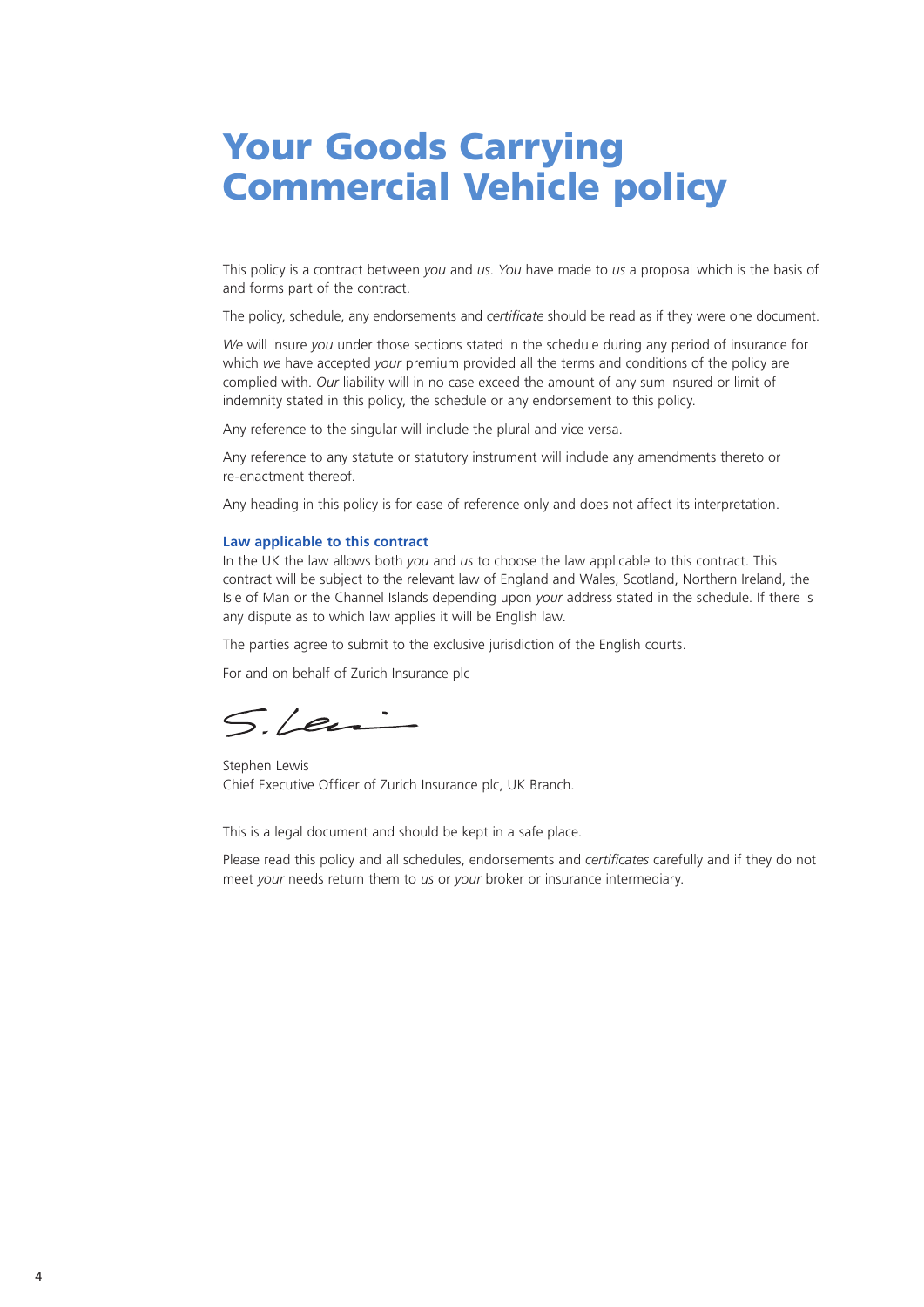#### **How we use Personal Information**

*We* hold personal information in accordance with the Data Protection Act 1998. The information supplied to us by you may be held on computer and passed to other insurers and reinsurers for underwriting and claims purposes. *You* should show this to anyone whose personal information may be processed to administer this policy including handling any claims.

*We* use a variety of security technologies and procedures to help protect personal information from inappropriate use, and *we* will continue to revise procedures and implement additional security features as new technology becomes available.

*We* may use personal information for underwriting and claims purposes, statistical analysis, management information, market research, audits on the handling of claims, systems integrity testing, and risk management. *We* will only share personal information as described in this notice or where *we* are required or allowed to do so by law.

*We* may record or monitor telephone calls for security and regulatory purposes.

#### **Motor Insurance Database**

Information relating to *your* insurance policy will be added to the Motor Insurance Database (MID) managed by the Motor Insurers' Bureau (MIB). MID and the data stored on it may be used by certain statutory or authorised bodies including the police, the DVLA, the DVANI, the Insurance Fraud Bureau and other bodies permitted by law for purposes not limited to but including:

- a) electronic licensing
- b) continuous insurance enforcement
- c) law enforcement (prevention, detection, apprehension and or prosecution of offenders)
- d) the provision of government services or other services aimed at reducing the level and incidence of uninsured driving.

If a vehicle of *yours* is involved in a road traffic accident (either in the United Kingdom, the EEA or certain other territories), insurers or the MIB may search the MID to obtain relevant information.

Persons (including their appointed representatives) pursuing a claim in respect of a road traffic accident (including citizens of other countries) may also obtain relevant information which is held on the MID.

It is vital that the MID holds correct registration numbers for *your* vehicles. If incorrect details for any of *your* vehicles are shown on the MID *you* are at risk of having the relevant vehicle seized by the police. *You* can check that correct registration number details for *your* vehicles are shown on the MID at www.askmid.com

## **Policy Administration**

In order to administer *your* insurance policy and any claims made against this policy *we* may share personal information provided to *us* with other companies within the Zurich Insurance Group and with business partners including companies inside and outside the European Economic Area. If *we* do transfer personal information including where *we* propose a change of underwriter *we* make sure that it is appropriately protected.

*We* may conduct searches about anyone whose personal information may be processed to administer this policy (including handling any claims) using publicly available sources.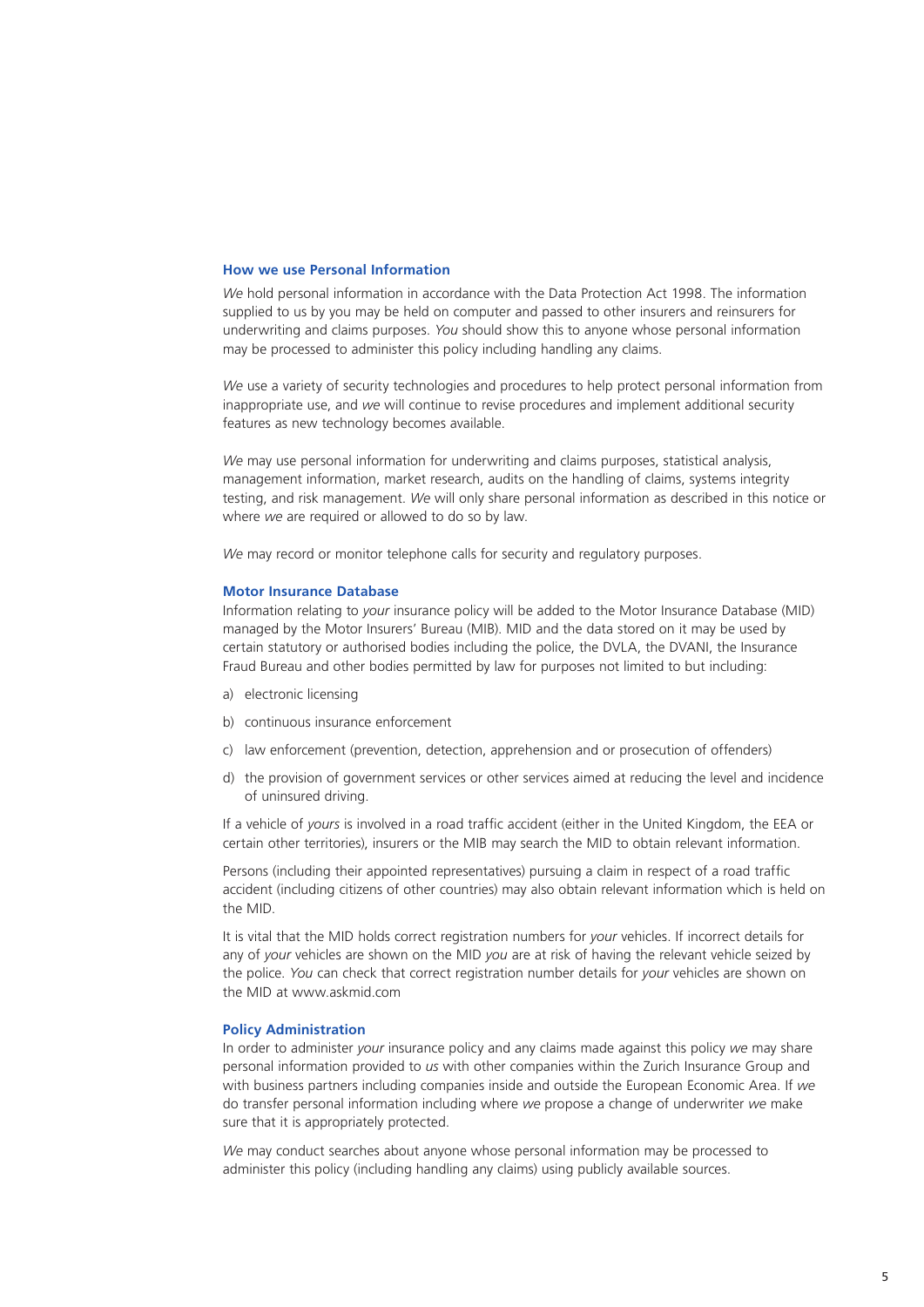Examples are the edited electoral roll, county court judgments / Scottish decrees, bankruptcy registers and other public databases. This helps *us* assess applications for insurance, provide renewal quotations and check the accuracy of information. These searches may be recorded by credit reference agencies but they will not affect any credit standing.

#### **Claims History**

Under the conditions of this policy *you* must tell *us* when *you* become aware of any incident that could give rise to a claim under this policy, whether or not it is *your* intention to claim.

When *you* tell *us* about an incident or claim *we* may pass information relating to it to the Claims and Underwriting Exchange Register (CUE), run by Insurance Database Services Ltd (IDSL), Motor Insurance Anti-Fraud and Theft Register (MIAFTR), run by the Association of British Insurers (ABI) or other relevant database.

*We* and other insurers may search these databases when *you* apply for insurance, in the event of any incident or claim or at time of renewal to validate *your* claims history or that of any other person or property likely to be involved in the policy or claim.

This helps to check information provided and prevent fraudulent claims.

#### **Fraud Prevention and Detection**

In order to prevent and detect fraud *we* may at any time:

- a) share information about *you* with other organisations including the police
- b) conduct searches using publicly available databases
- c) undertake credit searches
- d) check and share *your* details with fraud prevention and detection agencies.

If false or inaccurate information is provided and fraud is identified details will be passed to fraud prevention agencies. Law enforcement agencies may access and use this information. *We* and other organisations may also access and use this information to prevent fraud and money laundering for example when:

- a) checking details on applications for credit and credit related or other facilities
- b) managing credit and credit related accounts or facilities
- c) recovering debt and tracing beneficiaries
- d) checking details on proposals and claims for all types of insurance
- e) checking details of job applicants and employees.

Please contact *us* if *you* want to receive details of the relevant fraud prevention agencies. *We* and other organisations may access and use from other countries the information recorded by fraud prevention agencies.

#### Data Protection Rights

Individuals have certain rights under the Data Protection Act 1998, including the right to ask for a copy of the information *we* hold about them. *We* may make a small charge for this. Individuals also have the right to ask *us* to correct their information if it is inaccurate.

If *you* want to know more about how *we* use personal information or have any data protection questions, please contact the Data Protection Officer, Zurich Insurance plc, 3000 Parkway, Whiteley, Fareham, Hants, PO15 7JZ.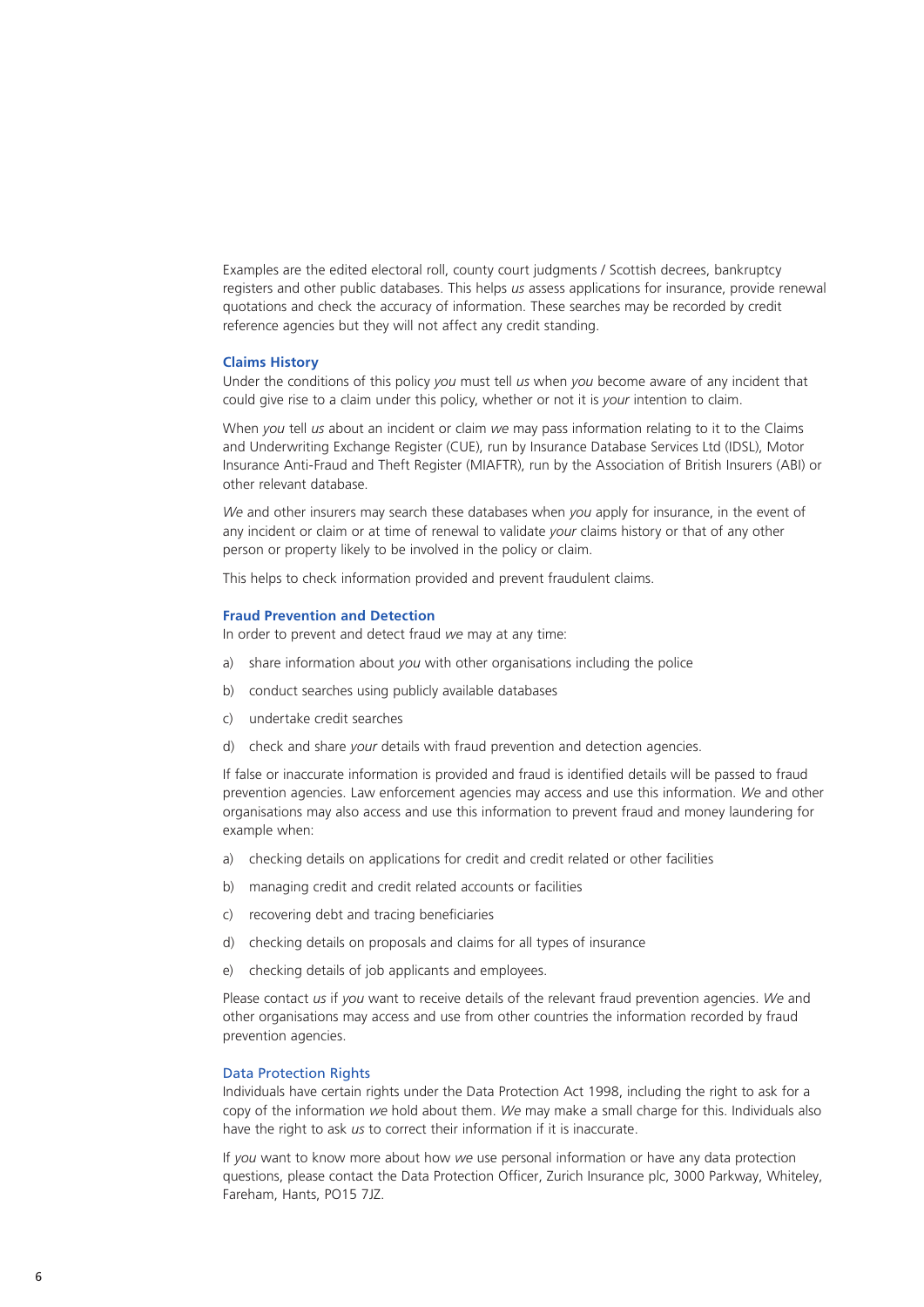## **Definitions**

Certain words in this policy have special meanings. These meanings are given below or defined at the beginning of the appropriate section and apply wherever the words appear in *italics*.

#### *Accessories*

- a) Parts or products specifically designed to be fitted to or used with the *vehicle* including spare parts
- b) entertainment systems, communication, navigation or other electronic equipment only if permanently fitted to the *vehicle*,

excluding electronic equipment temporarily sited in and removable from the *vehicle* being powered from a cigarette lighter / accessory socket.

#### *Business Partner*

Any person in business with *you* under the terms of a partnership agreement whether express or implied under legislation.

#### *Car*

Any private car, estate car or utility car.

## *Certificate*

The current certificate of motor insurance issued by *us*.

## *Commercial Vehicle*

Any motor vehicle other than a *car*, motorcycle, motorcycle and sidecar or moped.

## *Driver*

Any person driving the *vehicle* and entitled to do so by the terms of the *certificate*.

### *Insured Person*

- a) *you*
- b) the *driver*
- c) at *your* request,
	- i) any of *your* principals, directors, *business partners* or employees
	- ii) any *passenger*
- d) any person who with *your* permission is using but not driving the *vehicle* for social domestic and pleasure purposes provided always that such use is permitted by the terms of the *certificate*
- e) the employer or partner of any person whose business use is permitted by the terms of the *certificate*.

## *Licence*

A licence to drive a motor vehicle of the same class as the *vehicle*.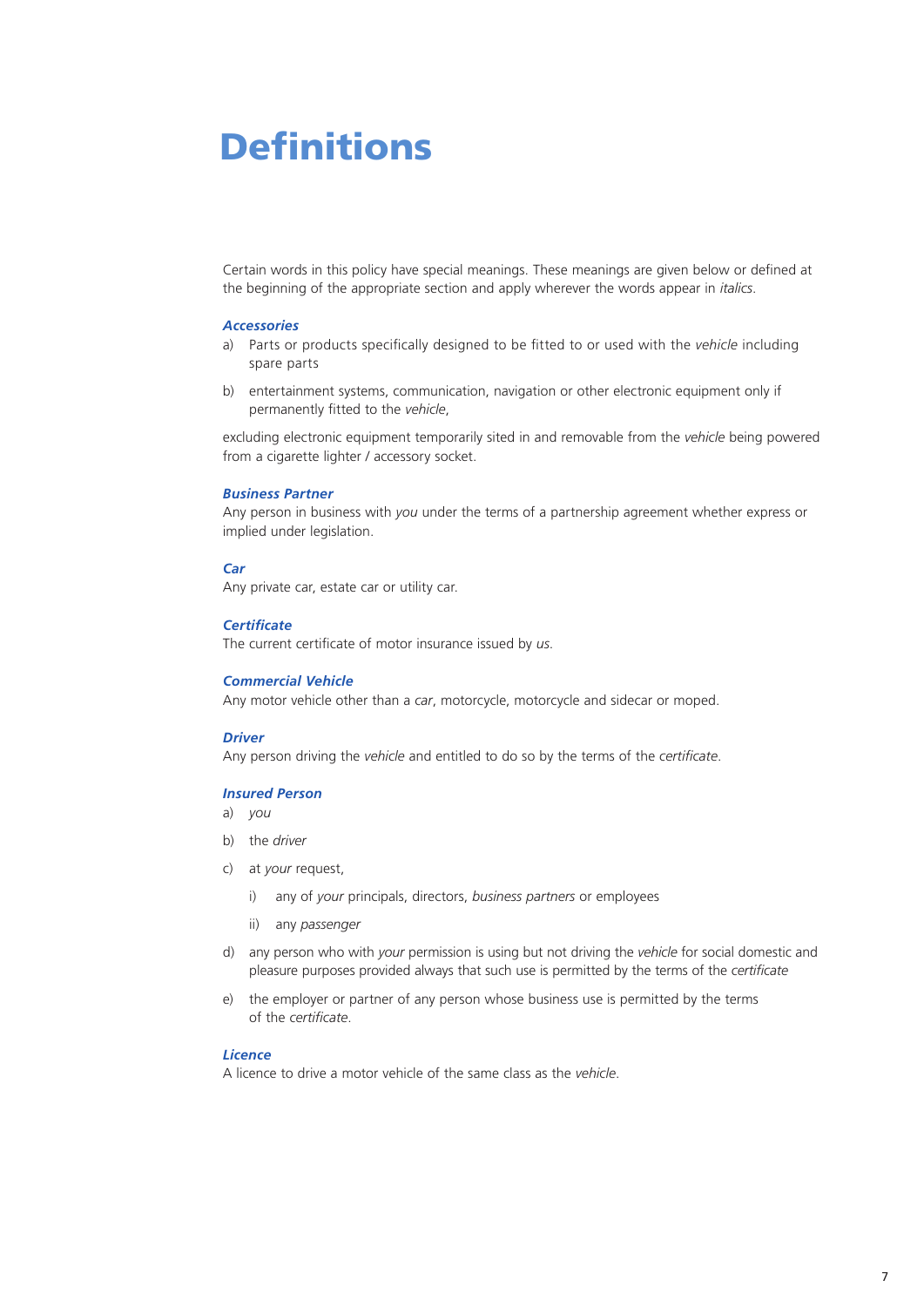## *Nuclear Installation*

Any installation of such class or description as may be prescribed by regulations made by the relevant Secretary of State from time to time by statutory instrument being an installation adapted for:

- a) the production or use of atomic energy
- b) the carrying out of any process which is preparatory or ancillary to the production or use of atomic energy and which involves or is capable of causing the emission of ionising radiation
- c) the storage, processing or disposal of nuclear fuel or of bulk quantities of other radioactive matter being matter which has been produced or irradiated in the production or use of nuclear fuel.

#### *Nuclear Reactor*

Any plant including any machinery, equipment or appliance whether affixed to land or not designed or adapted for the production of atomic energy by a fission process in which a controlled chain reaction can be maintained without an additional source of neutrons.

#### *Passenger*

Any person other than the *driver* travelling in or on or getting into or out of the *vehicle* or any *trailer* or disabled mechanically propelled vehicle attached to the *vehicle*.

## *Pollution or Contamination*

All pollution or contamination of buildings or other structures or of water or land or the atmosphere.

#### *Road*

Anywhere within the *territorial limits* where compulsory motor insurance legislation is operative.

### *Semi Trailer*

Any *trailer* so constructed that when attached to its tractor unit it is partially superimposed thereon.

#### *Territorial Limits*

- a) Great Britain, Northern Ireland, the Isle of Man and the Channel Islands
- b) any other member country of the European Union
- c) those associated countries stated in the schedule
- d) in any other country but only during any period for which *you* have requested and *we* have agreed to extend cover for the use of a *vehicle* in that country

and during transit (including the process of loading and unloading) by a recognised sea route not normally exceeding 65 hours between ports within any country where cover is provided.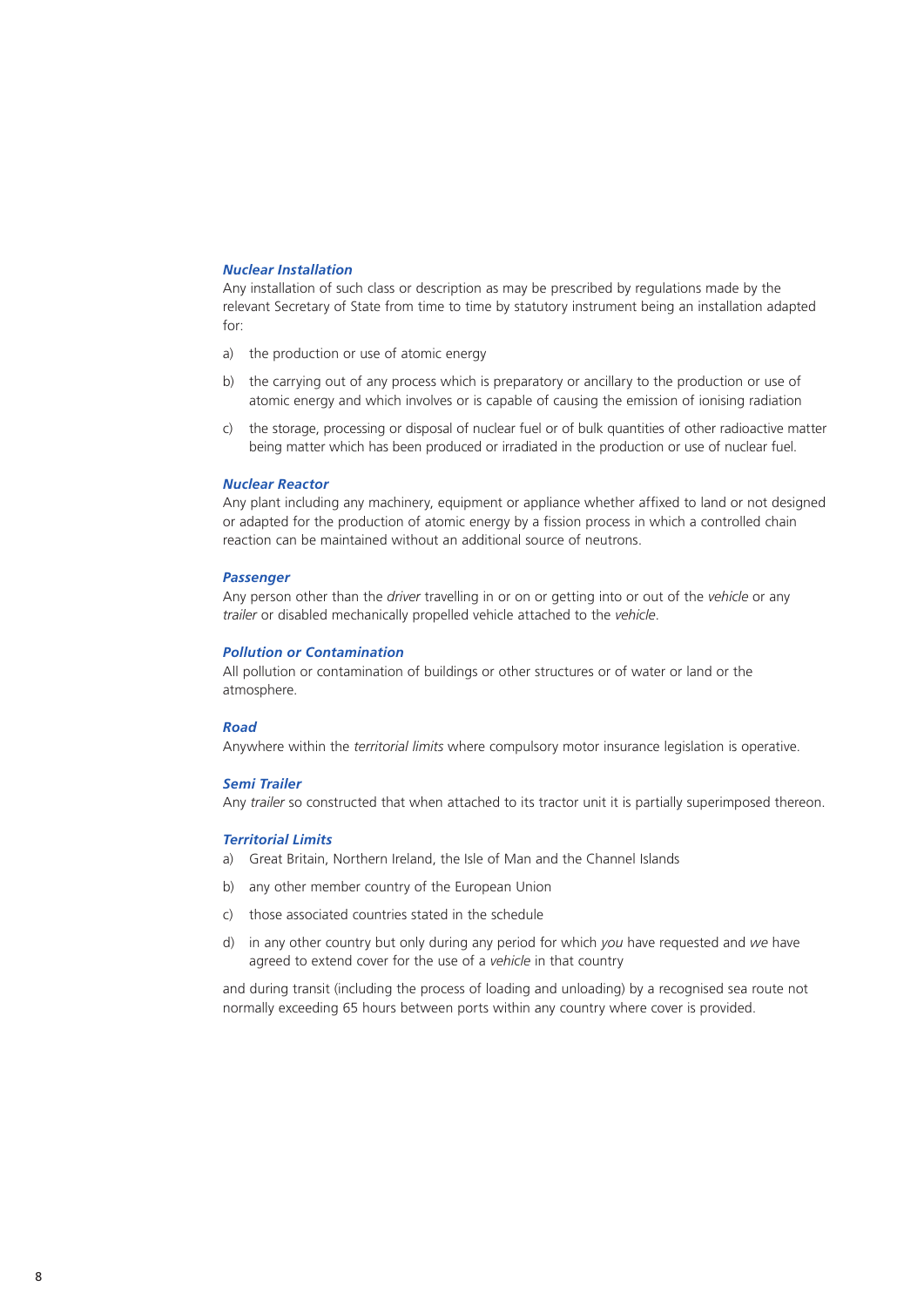## *Terrorism*

The use or threat of action where:

- 1 the action:
	- a) involves serious violence against the person
	- b) involves serious damage to property
	- c) endangers a person's life, other than that of a person committing the act
	- d) creates a serious risk to health and safety of the public or a section of the public
	- e) is designed to seriously interfere with or to seriously disrupt an electronic system; and
- 2 the use or threat is designed to influence the Government or to intimidate the public or a section of the public; and
- 3 the use or threat is made for the purpose of advancing a political, religious or other ideological cause.

### *Trailer*

Any trailer which is *your* property or for which *you* are legally responsible. *Trailer* does not include a disabled mechanically propelled vehicle.

#### *Vehicle*

Any vehicle which is insured under this policy and described in the *certificate*.

Except when *you* have requested and *we* have agreed to provide cover *vehicle* does not include any vehicle registered outside Great Britain, Northern Ireland, the Isle of Man or the Channel Islands.

#### *We, Us or Our*

Zurich Insurance plc. (This meaning does not apply to section 12).

#### *You or Your*

The person, people or the company shown in the schedule as the insured.

## **Extent of Cover**

Cover only applies within the *territorial limits*.

The extent of cover applicable is as stated in the schedule or any relevant endorsement and the following meanings apply to words or expressions used.

## *Comprehensive*

The full insurance as written in this policy.

### *Third Party Fire and Theft*

Section 2 does not apply except for loss of or damage to the *vehicle* by:

- a) fire, lightning, self ignition or explosion
- b) theft or attempted theft.

Section 3 does not apply.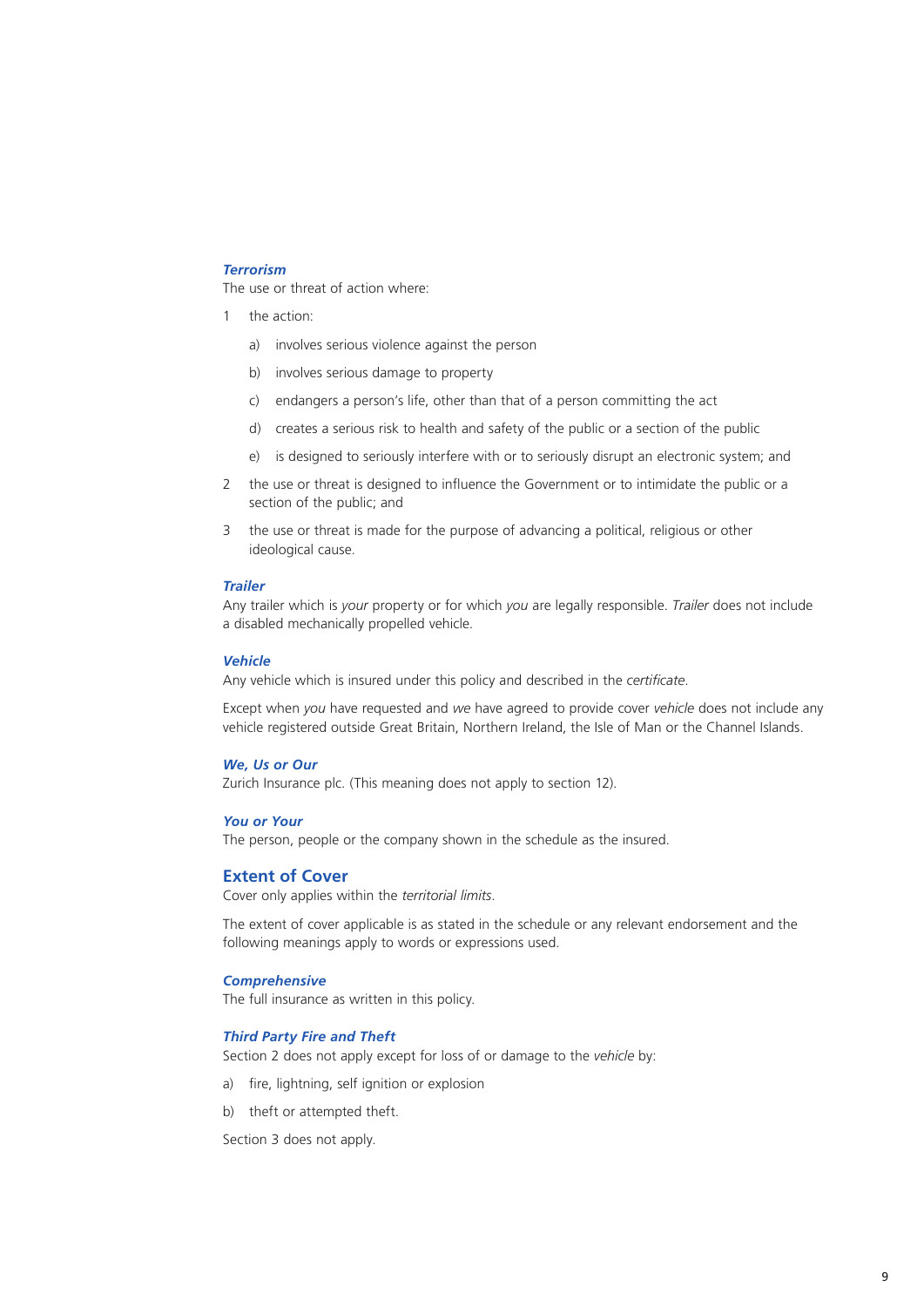## *Third Party Only*

Sections 2 and 3 do not apply.

## **Excesses**

When cover is applicable *you* will be liable to pay or refund to *us* excesses in the amounts which are stated in the schedule and which apply in respect of claims and expenses as follows.

## *Accidental Damage*

All claims and expenses under section 2 other than claims in respect of:

- a) breakage of glass in the windscreen, windows or sunroof of the *vehicle* or the scratching of bodywork caused by such breakage
- b) loss of or damage to the vehicle by:
	- i) fire, lightning, self ignition or explosion
	- ii) theft or attempted theft.

## *Fire or Theft*

All claims and expenses under section 2 in respect of loss of or damage to the *vehicle* by

- i) fire, lightning, self ignition or explosion
- ii) theft or attempted theft.

#### *Glass*

All claims and expenses under section 2 in respect of breakage of glass in the windscreen, windows or sunroof of the *vehicle* or the scratching of bodywork caused by such breakage.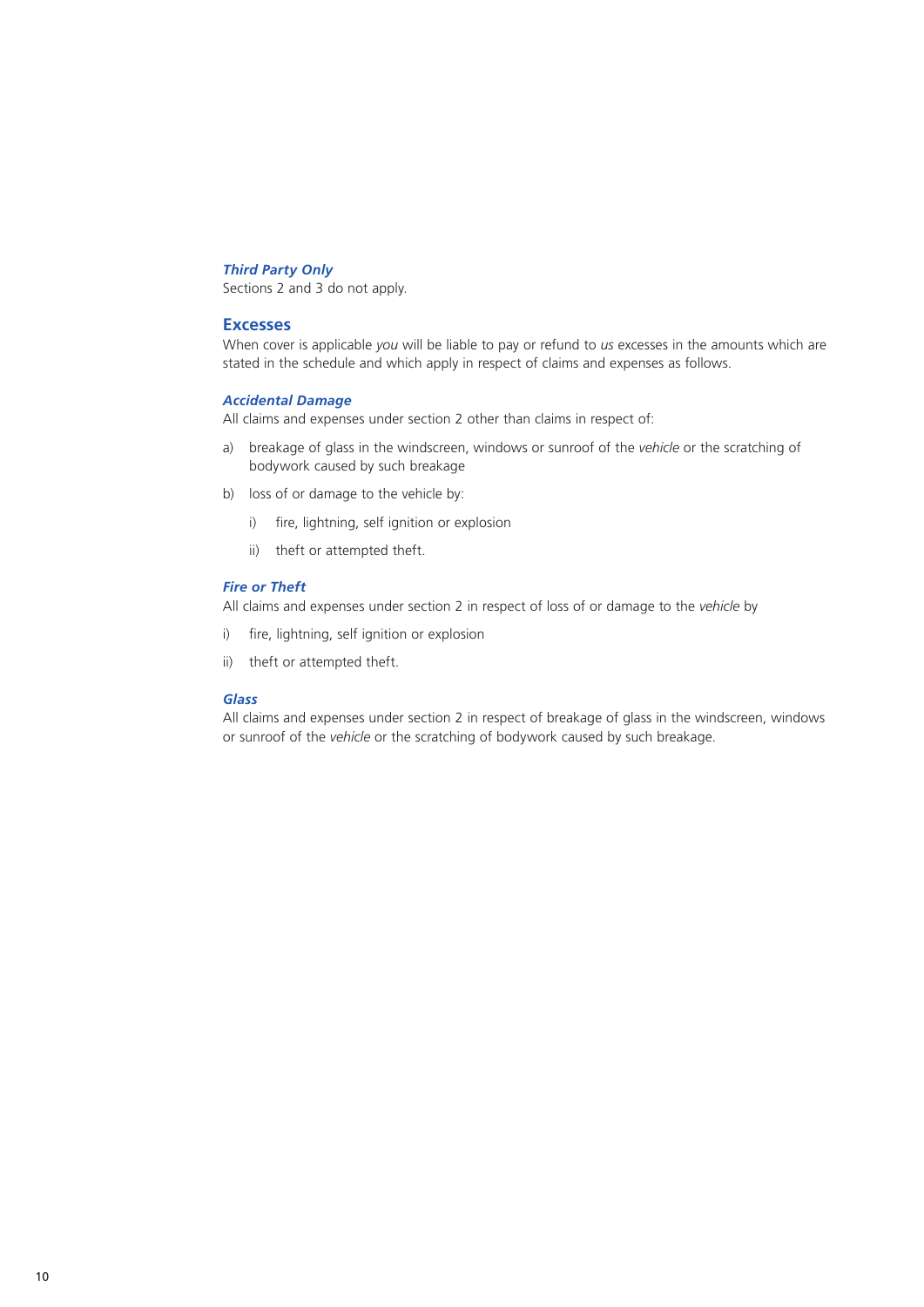## Section 1 – liability to third parties

## **The cover**

In respect of legal liability for death of or bodily injury to any person and damage to property *we* will indemnify:

### **1 Third Party Indemnity**

the *insured person* when liability is caused by or arises out of the use of or in connection with the loading or unloading of the *vehicle*.

#### **2 Third Party Contingency Cover**

*you* alone when liability is caused by or arises out of the use of or in connection with any motor vehicle whilst being used in connection with *your* business.

Provided always that:

- a) such vehicle is not *your* property or held by *you* under a hire purchase agreement or hired by or leased to *you*
- b) *you* have taken all reasonable steps to ensure that there is in force in respect of such vehicle an insurance that is valid for such use
- c) if any claim covered by this sub-section is also covered by any other insurance then notwithstanding general condition 4 *we* will not be liable to make any contribution to such claim
- d) motor vehicle does not include any vehicle registered outside Great Britain, Northern Ireland, the Isle of Man or the Channel Islands

#### **Third Party Indemnity Limit**

Provided always that the indemnity under sub sections 1 and 2 above in respect of

- a) any claim arising directly or indirectly from *terrorism* or
- b) damage to property caused by any *commercial vehicle*

shall be limited to £5,000,000 (inclusive of legal costs and expenses) or such greater sum as may be required by the compulsory motor insurance legislation in the country in which the insured event occurs in respect of any one accident or a series of accidents arising out of one event.

## **3 Indemnity to Personal Representatives**

Following the death of any person entitled to indemnity *we* will in respect of the liability incurred indemnify such person's personal representatives.

## **4 Legal Costs**

*We* will pay costs incurred with *our* written consent for:

- a) representation at any court of summary jurisdiction or at any coroner's inquest or fatal inquiry
- b) defending a charge of causing serious injury by dangerous driving, manslaughter, causing death by dangerous driving, causing death by careless driving or any equivalent local charge within the *territorial limits*
- c) all other costs and expenses incurred

in respect of any event which may be the subject of indemnity under this section.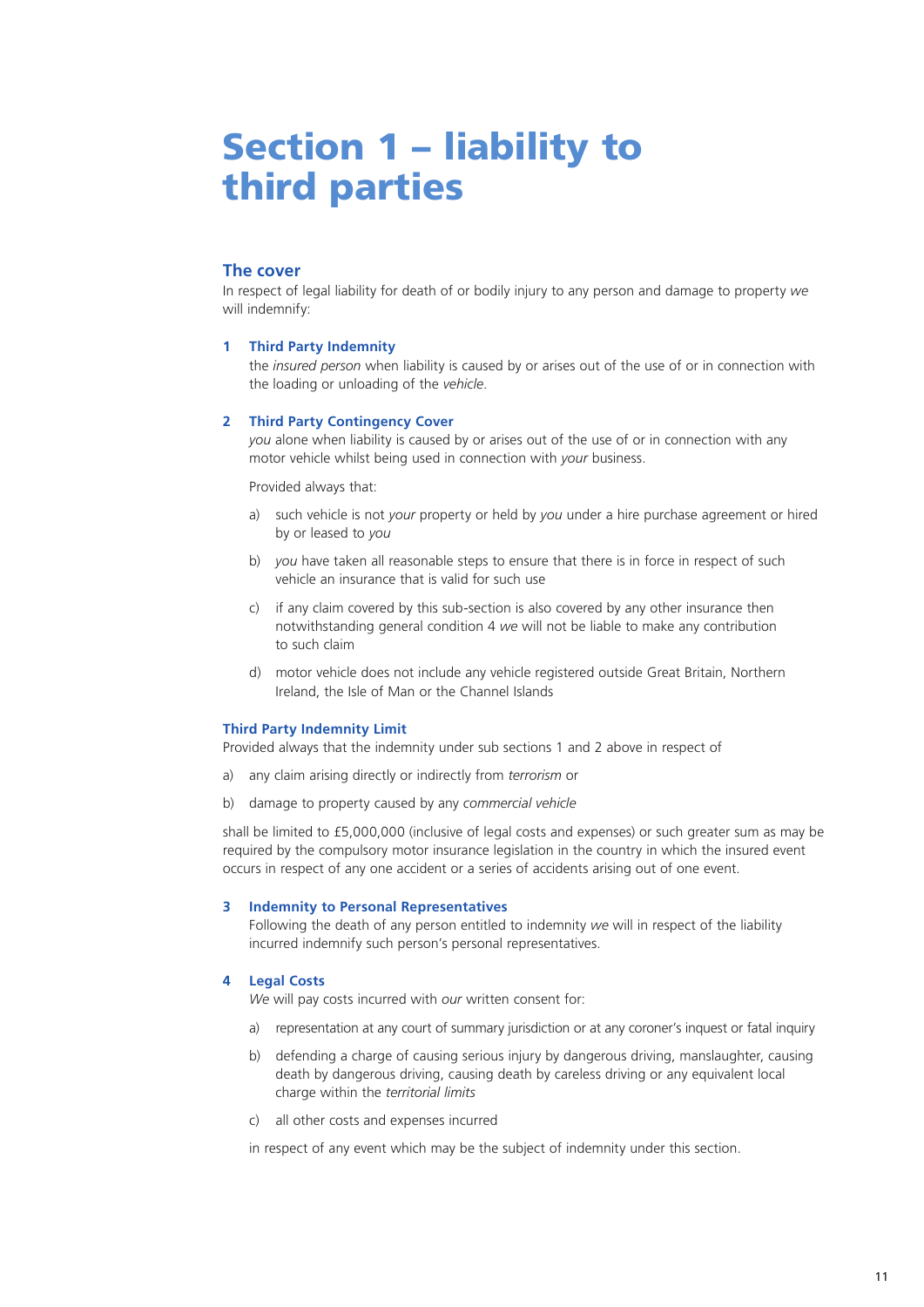## **Exclusions**

This section does not cover:

### **1 Unlicensed Drivers**

any claim if to the knowledge of the *insured person* the *driver* does not hold a *licence* unless the *driver* has held and is not disqualified from holding or obtaining such a *licence*

## **2 Other Insurances**

any person other than *you* if that person is entitled to indemnity under any other insurance

#### **3 Loss or Damage**

- a) loss of or damage to property belonging to or in the custody or control of the *insured person*
- b) damage to premises or to the fixtures and fittings therein which are not *your* property and/ or are occupied by *you* under a lease or rental agreement if such damage is also covered by any other insurance
- c) loss of or damage to property in or on the *vehicle*
- d) loss of or damage to the *vehicle*

## **4 Employers' Liability**

death of or bodily injury to any person arising out of or in the course of that person's employment by the person claiming indemnity if insurance cover in respect of liability for such death or bodily injury is provided as a requirement of any compulsory employers' liability legislation within the *territorial limits*

## **5 Loading or Unloading**

death of or bodily injury to any person or damage to property caused or occurring beyond the limits of any *road* in connection with:

- a) the bringing of the load to any *commercial vehicle* for loading thereon
- b) the taking away of the load from any *commercial vehicle* after unloading therefrom by any person other than the *driver* or attendant of such *vehicle*

## **6 Airside**

any legal liability directly or indirectly caused by or contributed to by or arising from the *vehicle* whilst in or on that part of any aerodrome, airfield, airport or military installation provided for:

- a) the takeoff or landing of aircraft or aerial devices or for the movement of aircraft or aerial devices on the ground
- b) aircraft parking including any associated service roads, refuelling areas, ground equipment parking areas, aprons, maintenance areas and hangars.

## **7 Pollution or Contamination**

death of or bodily injury to any person or damage to property directly or indirectly caused by *pollution or contamination* unless the *pollution or contamination* is directly caused by a sudden, identifiable, unintended and unexpected incident which occurs in its entirety at a specific time and place during the period of insurance.

All *pollution or contamination* which arises out of one incident will be deemed to have occurred at the time such incident took place.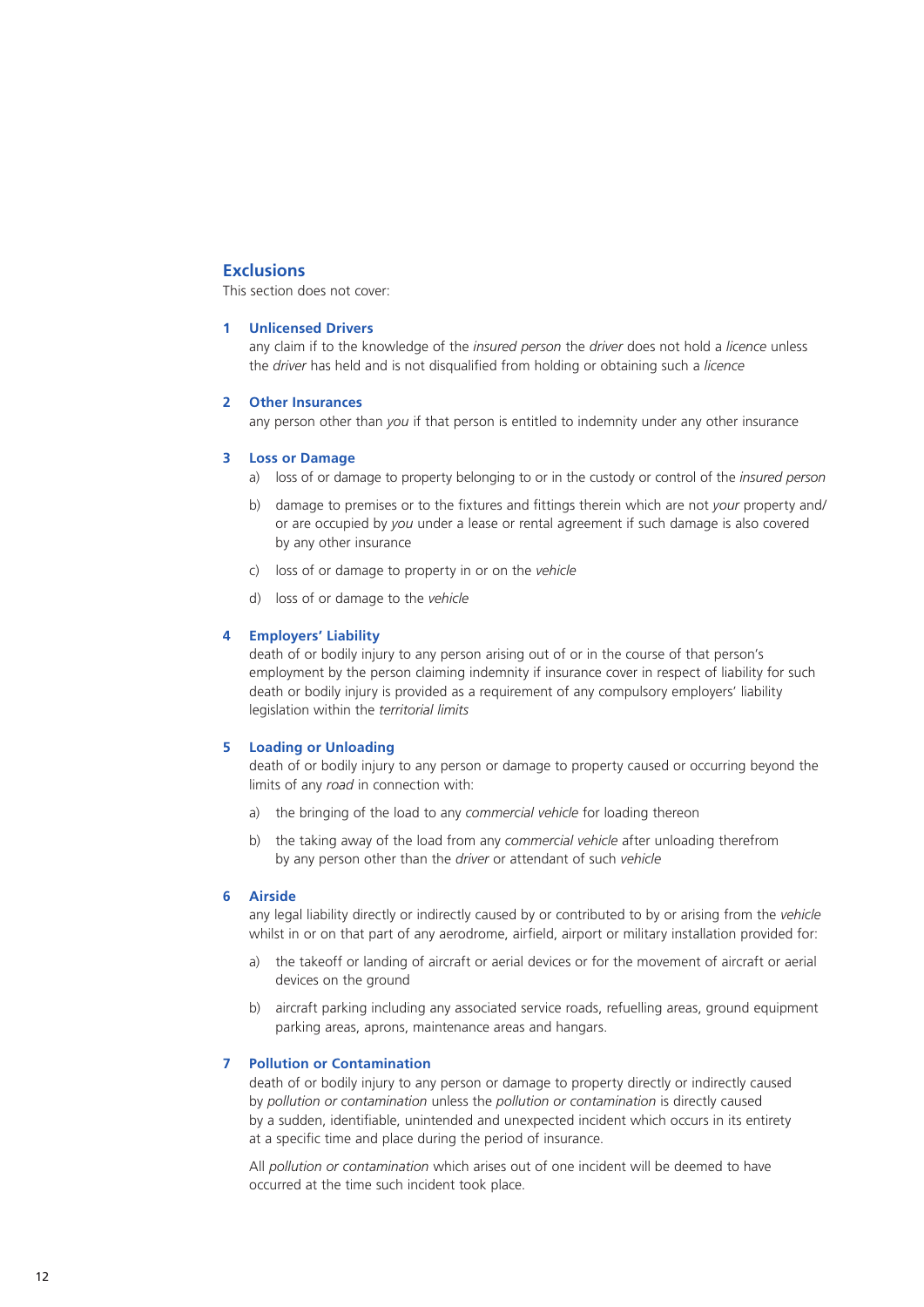### **8 Wrongful Delivery**

death of or bodily injury to any person or damage to property directly or indirectly caused by:

- a) delivery of a load where such delivery was not authorised, not ordered or unlawful
- b) delivery whether correctly or incorrectly carried out to *your* customer of goods which do not conform strictly to the specification of or the order for the goods made by such customer

## **9 Defective Goods or Treatment**

death of or bodily injury to any person or damage to property directly or indirectly attributed to:

- a) any defects in or the action of any commodities or goods or anything including packaging containers and labels transported by or disposed of from the *vehicle* or any vehicle not *your* property or provided by *you*
- b) treatment given or services provided at or from the *vehicle* or any other vehicle.

Exclusion 1 will not apply when the *vehicle* is driven under the terms of section 6.

Exclusions 6, 7, 8 and 9 will not apply in circumstances where it is necessary to meet the requirements of any compulsory motor insurance legislation operative within the *territorial limits*.

## Section 2 – loss of or damage to the vehicle

## **The cover**

- 1 *We* will indemnify *you* against loss of or damage to the *vehicle* and *accessories* on the *vehicle* provided always that
	- a) any loss or damage caused by theft or attempted theft is reported to the police
	- b) this indemnity will not exceed the market value of the *vehicle* immediately before such loss or damage
	- c) if any payment is made on the basis of actual or constructive total loss of the *vehicle* then *we* will become entitled to possession and ownership of the *vehicle* or its remains.

#### **2 Hire Purchase and Leasing Agreements**

If to *our* knowledge the *vehicle* is the subject of a hire purchase or leasing agreement any payment for loss of or damage to the *vehicle* which is not made good by repair or replacement may at *our* discretion be made to the owner whose receipt will be of full discharge of *our* liability.

## **3 Repairs**

*You* may authorise reasonable and necessary repairs without previously obtaining *our* consent, provided always that notification in accordance with general condition 2 is given to *us* without delay and a detailed estimate of the costs of repairs sent to *us* as soon as possible.

#### **4 Recovery and Re-delivery**

*We* will indemnify *you* for the reasonable cost of removing the *vehicle* from the place where damage occurred to the premises of the nearest competent repairer and re-delivery to *you* in Great Britain, Northern Ireland, the Isle of Man or the Channel Islands after repair.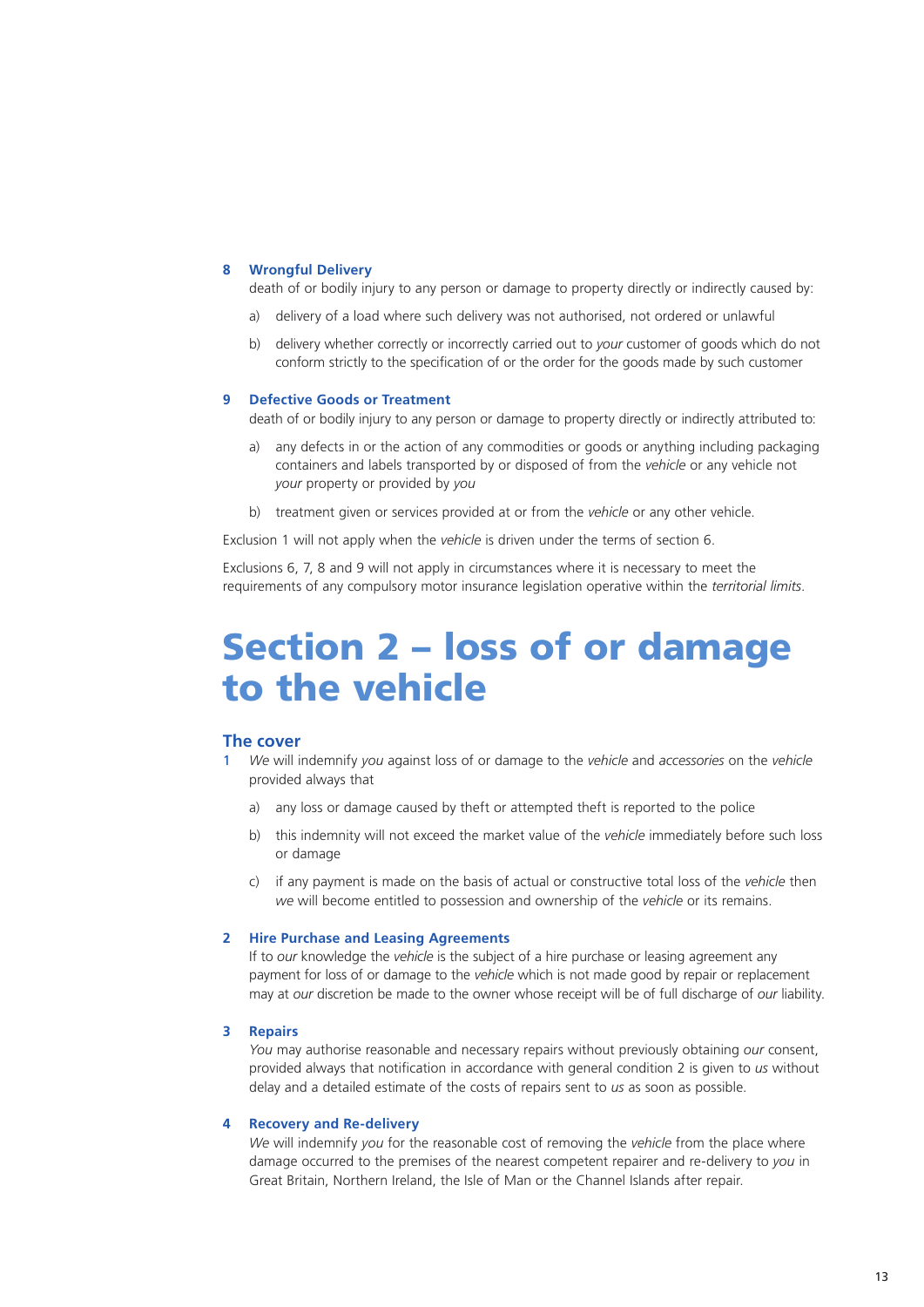## **5 Theft of Keys**

If the keys or any other removable ignition device or lock transmitter for a *vehicle* are stolen by forcible and violent means or robbery *we* will at *your* request pay up to a maximum of £500 in respect of any one occurrence for each *vehicle* to replace:

- a) the door locks and/or boot lock
- b) the ignition and/or steering lock
- c) the lock transmitter and/or central locking interface,

provided always that:

- i) such loss is reported to the police
- ii) any other interested party known to *us* consents
- iii) this indemnity will not exceed the market value of the *vehicle* immediately before such loss
- iv) *we* will not be liable for the cost of replacing any alarms or security devices fitted to the vehicle.

## **Exclusions**

This section does not cover:

#### **1 Wear and Tear, Depreciation, Loss of Use, Breakdown or Damage to Tyres**

- a) wear and tear
- b) depreciation
- c) loss of use
- d) mechanical, electrical, electronic or computer breakage, failure or breakdown
- e) damage to tyres caused by braking or by cuts, punctures or bursts

## **2 Sonic Bangs**

loss of or damage to the *vehicle* caused directly by pressure waves from aircraft or other aerial devices travelling at sonic or supersonic speeds

## **3 Diminution in Value**

any diminution in the value of the *vehicle*

## **4 Theft when Keys Used**

loss or damage caused by theft or attempted theft while the ignition keys or any other removable ignition device of the *vehicle* have been left in or on such *vehicle*

## **5 Deception**

loss or damage caused by deception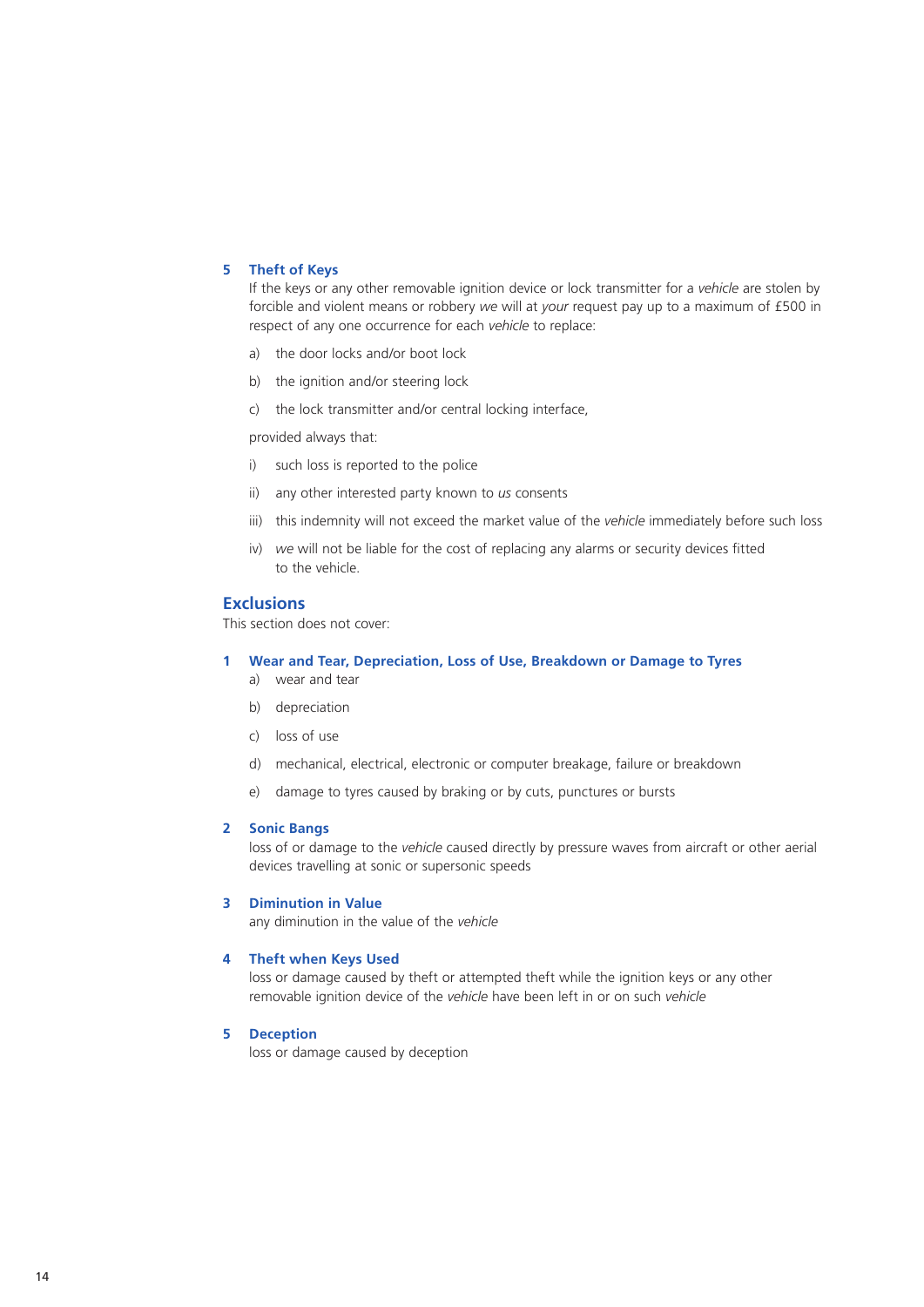## Section 3 – medical expenses

## **The cover**

*We* will pay *you* medical expenses incurred by the *driver* or any other person travelling in or on any *vehicle* following injury caused by violent, accidental, external and visible means in direct connection with such *vehicle*.

*Our* liability under this section is limited to £150 in respect of each person injured.

## Section 4 – territorial limits and foreign travel

## **The cover**

**1** This policy applies in respect of accidents occurring within the *territorial limits.*

Provided always that in respect of *commercial vehicles* with a gross vehicle weight of over 7 tonnes, unless *you* have requested and *we* have agreed to extend cover, the cover under b), c) and d) of the *territorial limits* will be that necessary to satisfy the requirements of the compulsory motor insurance legislation applicable in relation to the use of the *vehicle*. For this purpose any exclusions, limitations and conditions of this policy incompatible with those requirements shall be ignored.

#### **2 Customs Duty**

*We* will indemnify *you* against liability for the enforced payment of customs duty where such liability arises directly from loss or damage covered by this policy.

## **3 Other Charges**

*We* will indemnify *you* against general average contribution and salvage sue and labour charges incurred during the transportation of the *vehicle* by sea.

Provided always that:

- a) such *vehicle* is covered against loss or damage by this policy
- b) the contribution relates to the value of such *vehicle*.

## Section 5 – unauthorised use

## **The Cover**

*We* will indemnify *you* while the *vehicle* is being used or driven by any person without *your* knowledge or consent for any purpose not permitted.

Provided always that *you* shall take all reasonable precautions to ensure that all persons who may use or drive a *vehicle* are made aware of the permitted purposes of use as defined in this policy.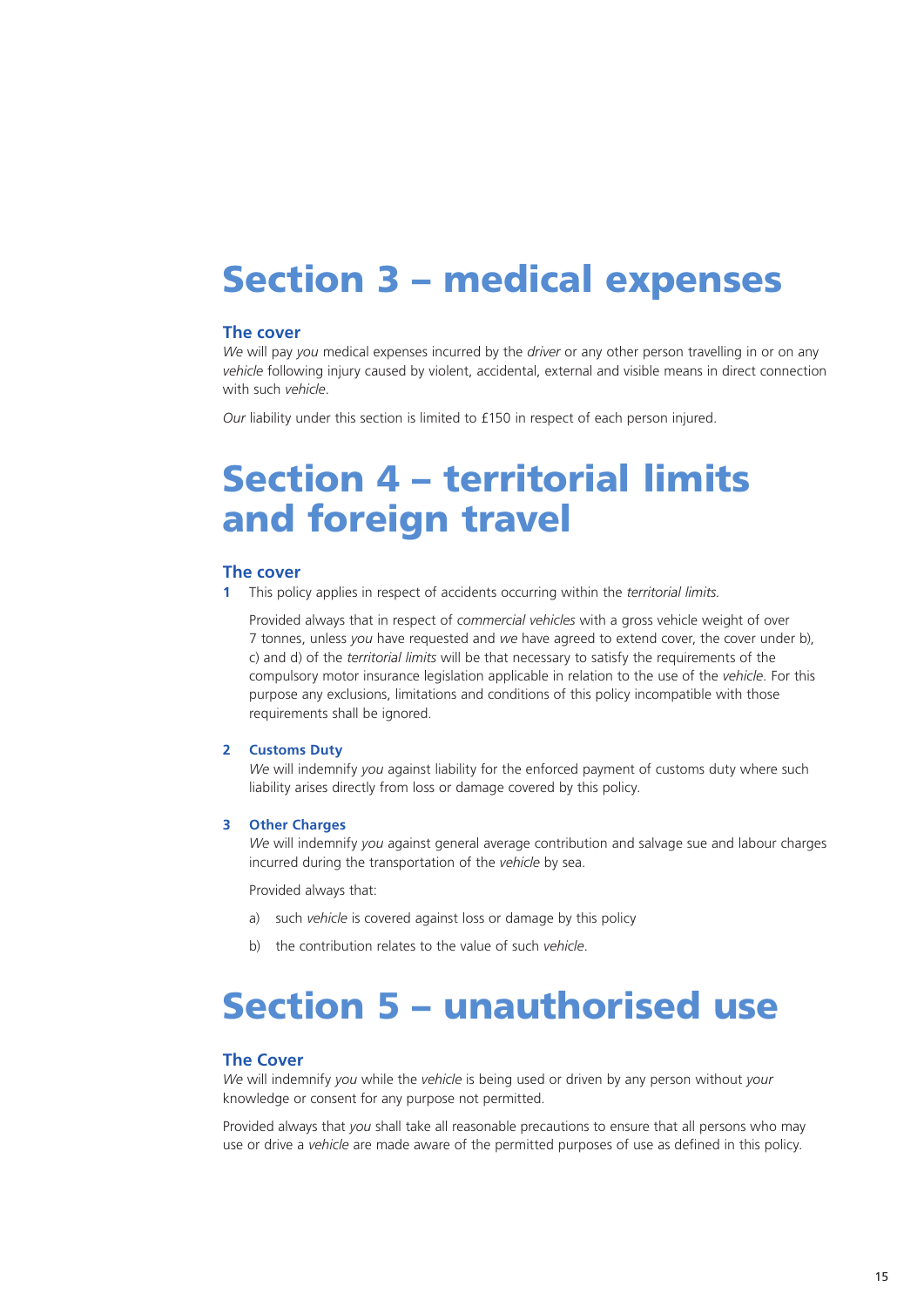# Section 6 – unlicenced drivers

## **The cover**

The requirement of the *certificate* that the *driver* must hold a *licence* or have held and not been disqualified from holding or obtaining such a *licence* will not apply in circumstances where a *licence* to drive is not required by law.

Provided always that the terms of the *certificate* will otherwise apply.

## Section 7 – trailers

## **The cover**

- **1** This policy applies:
	- a) to any *trailer* or *semi trailer* (other than a disabled mechanically propelled vehicle) while attached to the *vehicle*
	- b) to a *vehicle's* one *semi trailer* while detached from the tractor unit.
- **2** Section 1 applies to any disabled mechanically propelled vehicle while attached to a *vehicle.*
- **3** Any additional *trailer* or *semi trailer* will be insured to the same extent as the *vehicle* while detached therefrom provided:
	- a) such *trailer* or *semi trailer* has been declared to *us* and
	- b) *you* have paid or agreed to pay the appropriate additional premium.

### **Exclusions**

This section does not cover:

- **1** any *trailer*, *semi trailer* or disabled mechanically propelled vehicle being towed otherwise than in accordance with the law
- **2** loss of or damage to property being carried in or on any *trailer, semi trailer* or disabled mechanically propelled vehicle
- **3** loss of or damage to the towed disabled mechanically propelled vehicle
- **4** any *trailer* or *semi trailer* attached to a vehicle other than the *vehicle*
- **5** any *trailer* or *semi trailer* in *your* custody or control which is not owned or held under a hire purchase agreement by *you*, when detached from the *vehicle* or tractor unit, unless such *trailer* or *semi trailer*
	- a) is on premises owned or occupied by *you* or secured in a locked garage or compound, or
	- b) remains in close proximity to the *vehicle* or tractor unit
- **6** loss or damage in excess of the market value of the *trailer* or *semi trailer* immediately before such loss or damage.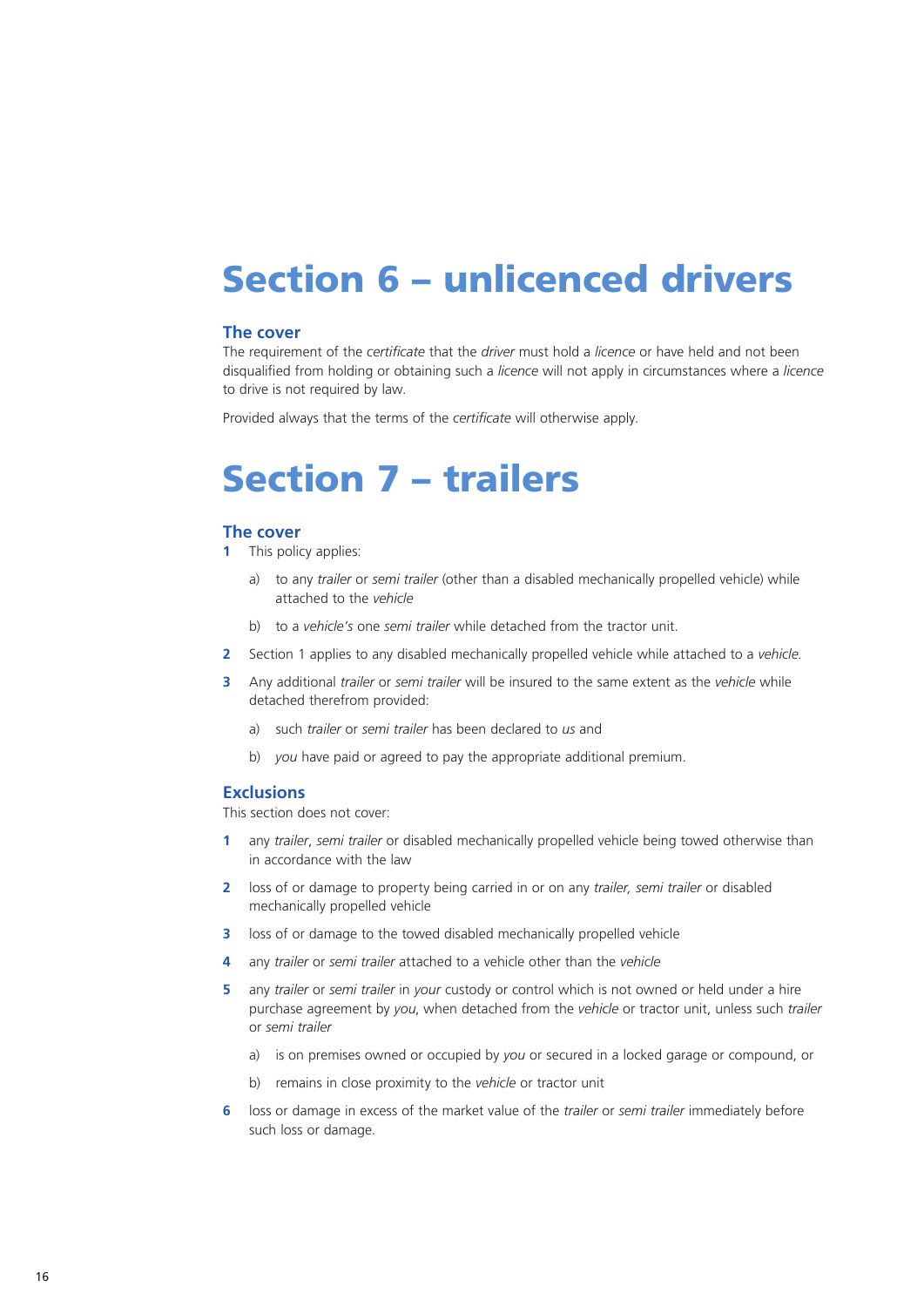# Section 8 – service and repair

## **The cover**

*We* will indemnify *you* when the *vehicle* is in the custody or control of a member of the motor trade for service or repair.

## Section 9 – no claim discount

- **1** If no claim arises under this policy during any period of insurance the next renewal premium will be reduced in accordance with *our* scale of no claim discount applicable at the time of such renewal.
- **2** No claim discount to which *you* are entitled will not be disallowed solely because of a claim by *you* under:
	- a) section 2 for breakage of glass in the windscreen windows or sunroof of the *vehicle* or the scratching of bodywork resulting solely and directly from such breakage
	- b) sub section 5 of section 2 for theft of keys
	- c) sub section 3 of section 7 in respect of loss of or damage to any *trailer* or *semi trailer* which has been declared to *us* and is detached from the *vehicle.*
- **3** If more than one *vehicle* is covered under this policy this section will be applied as if a separate policy has been issued for each *vehicle*.

## Section 10 – rebate for laying up

When *we* have been advised that the *vehicle* is to be laid up and out of use, other than as a result of loss or damage covered by this policy, this policy, other than section 2, will be suspended from the date of receipt by *us* of the current *certificate*. *We* will allow an appropriate return of premium at the end of the period of suspension.

# Section 11 – principal's clause

In the event of any claim in respect of which *you* would be entitled to receive indemnity under section 1 being brought or made against any public or local authority or other principal *we* will indemnify the said public or local authority or other principal against such claim and/or any costs charges and expenses in respect thereof.

Provided always that *we* have the sole conduct and control of all claims.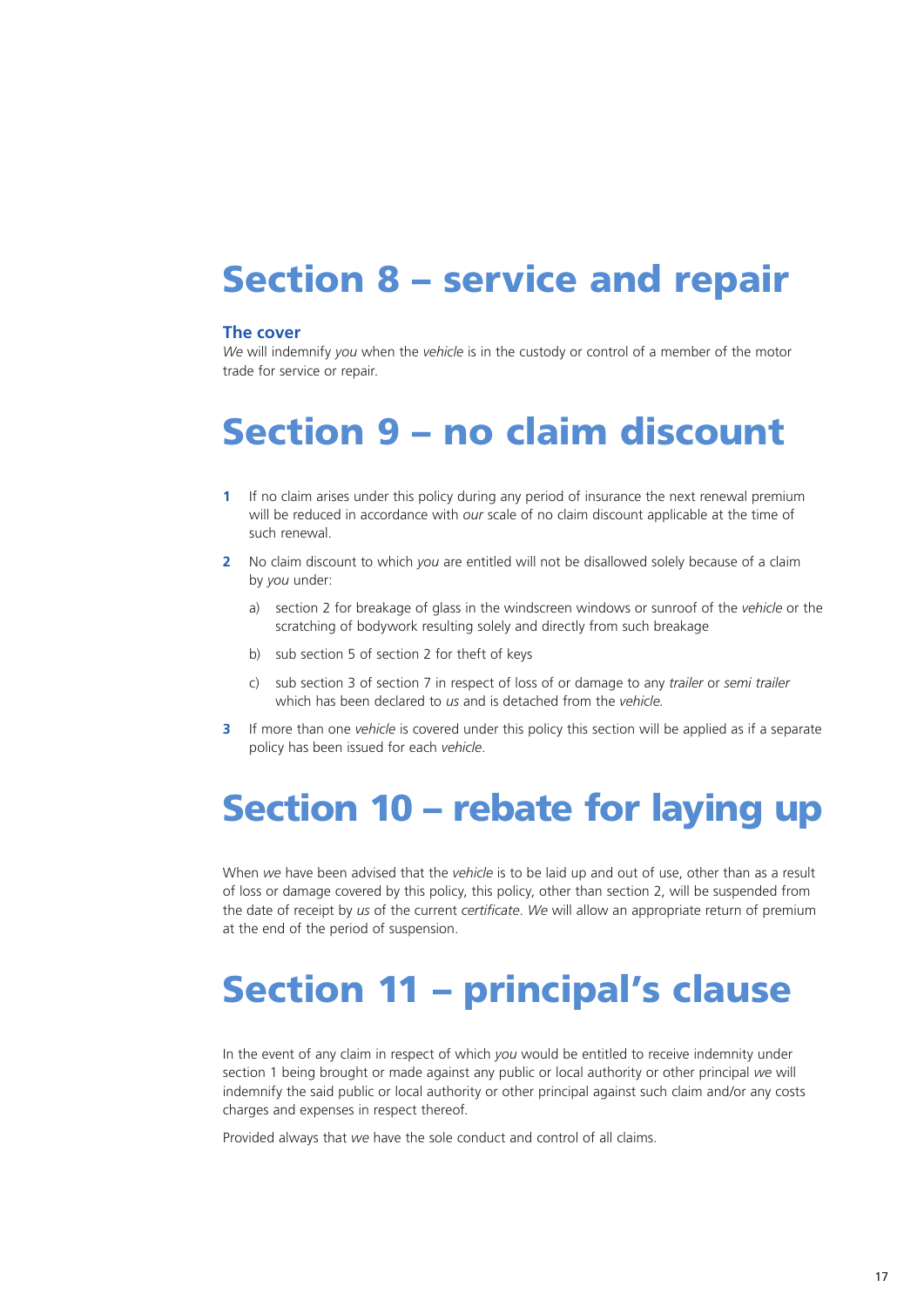## Section 12 – uninsured loss recovery service and motor prosecution defence

*We* agree to cover *you* under the terms and conditions of this section provided always that:

- a) the premium has been paid
- b) the event giving rise to the claim happened within the *territorial limit* and within the *period of insurance* and
- c) the claim will be decided by the court within the *territorial limit*.

## **Definitions**

Certain words in this section have special meanings. These meanings are given below and apply wherever the words appear in *italics* throughout this section.

#### *We, Us, Our*

Lawclub Legal Protection, part of Allianz Insurance plc.

The uninsured loss recovery service and motor prosecution defence cover is underwritten and administered by Lawclub Legal Protection, part of Allianz Insurance plc.

#### *You, Your*

a) The person or organisation named in the schedule and any partners, directors and employees; and

b) Any person authorised by *you* to drive or be a passenger in or on an *insured vehicle*.

## *Insured Vehicle*

The motor vehicles shown in the schedule which *you* own or are legally responsible for. This also includes any caravan or trailer attached to *your* motor vehicle.

#### *Legal Representative*

The solicitor or other person appointed with *our* agreement under this section to represent *you.*

## *Costs*

Under this section *we* will pay the following on *your* behalf.

- a) The professional fees and expenses reasonably and properly charged by the *legal representative*, up to the standard rates set by the courts which *you* cannot recover from *your* opponent.
- b) *Your* opponent's *costs* which *you* are ordered to pay by a court or tribunal.

*We* will only pay *costs* which *we* consider are necessary and in proportion to the value of *your* claim.

*We* will only start to cover *costs* from the time *we* have accepted the claim and appointed the *legal representative*.

The most *we* will pay for all claims arising from one event is £100,000.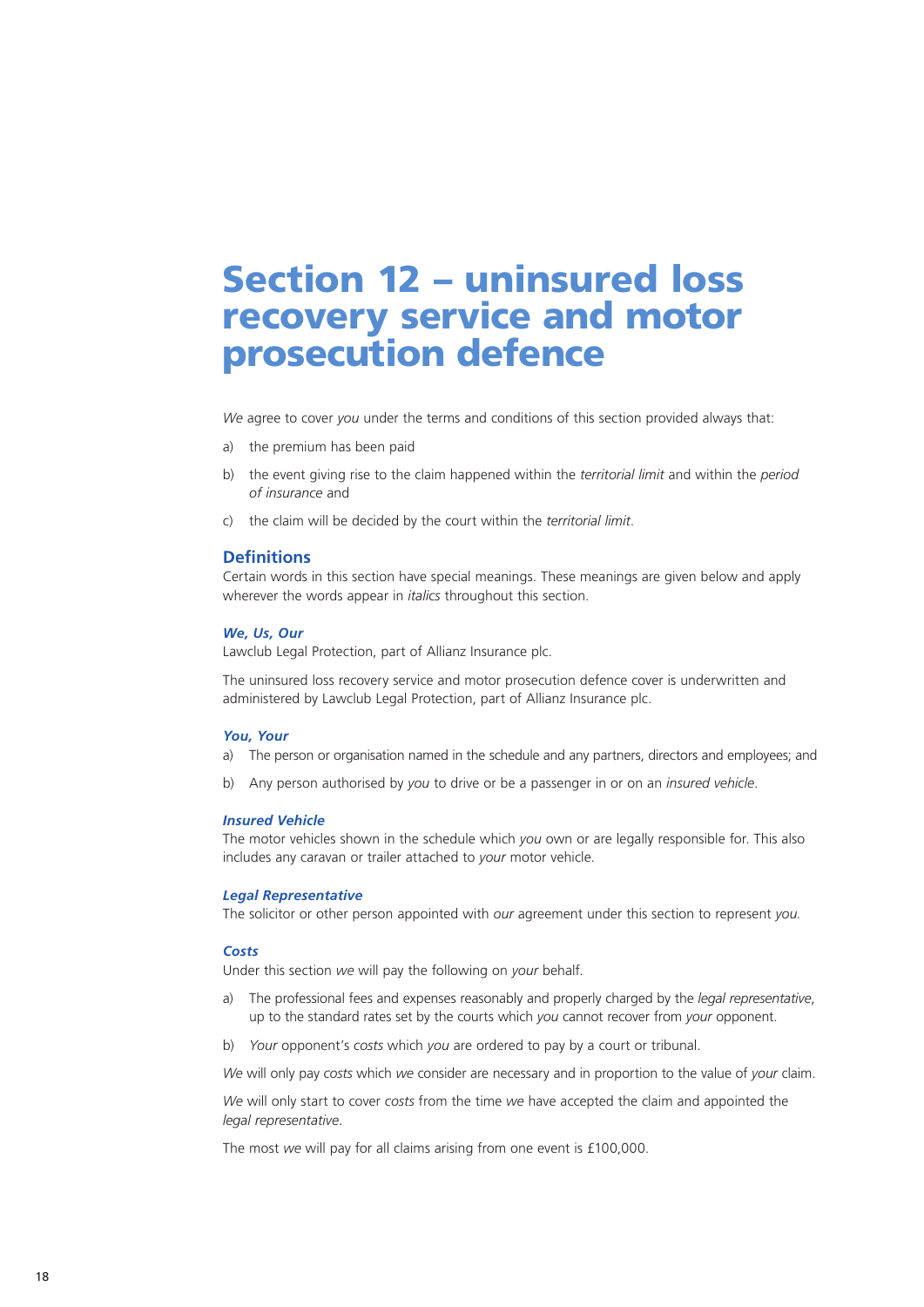#### *Territorial Limit*

Great Britain, Northern Ireland, the Isle of Man, the Channel Islands, Andorra, Austria, Belgium, Cyprus, the Czech Republic, Denmark, Estonia, Finland, France, Germany, Gibraltar, Greece, Hungary, Italy, Latvia, Liechtenstein, Lithuania, Luxembourg, Malta, Monaco, the Netherlands, Norway, Poland, Portugal, the Republic of Ireland, San Marino, Slovakia, Slovenia, Spain, Sweden, Switzerland and Turkey.

### *Period of Insurance*

The period shown in the schedule.

## **The Cover**

## **1 Accident Loss Recovery and Injury**

*We* will pay the *costs* of *you* taking legal action as a result of any road accident which causes the following:

- a) *your* death or bodily injury while *you* are in or getting into or out of the *insured vehicle*
- b) damage to the *insured vehicle*
- c) damage to property which *you* own or are legally responsible for and which is in or on the *insured vehicle*.

Provided always that:

- i) the claim is not covered under any other insurance policy and
- ii) there is a reasonable chance of recovering damages.

## Exclusions to Cover 1 Accident Loss Recovery and Injury

*We* will not provide cover for:

- 1) any claim arising out of a contract *you* have with another person or organisation
- 2) a claim for an event which is not covered under *your* current motor insurance policy.

## **2 Motor Prosecution Defence**

*We* will pay the *costs* of defending *your* legal rights after any event which results in the following:

- a) criminal proceedings being brought against *you* for an offence relating to *you* owning or using an *insured vehicle*
- b) a hearing about withdrawing, restricting or suspending the *insured person's licence* (other than a hearing arising due to a commercial decision made by *you*)

Provided always that the alleged criminal act happened within the *period of insurance*.

#### Exclusions to Cover 2 Motor Prosecution Defence

*We* will not provide cover for:

- 1 driving while under the influence of drink or drugs
- 2 driving without insurance
- 3 parking offences for which *you* do not get points on *your* licence
- 4 any offence which would be covered under any other section of this policy.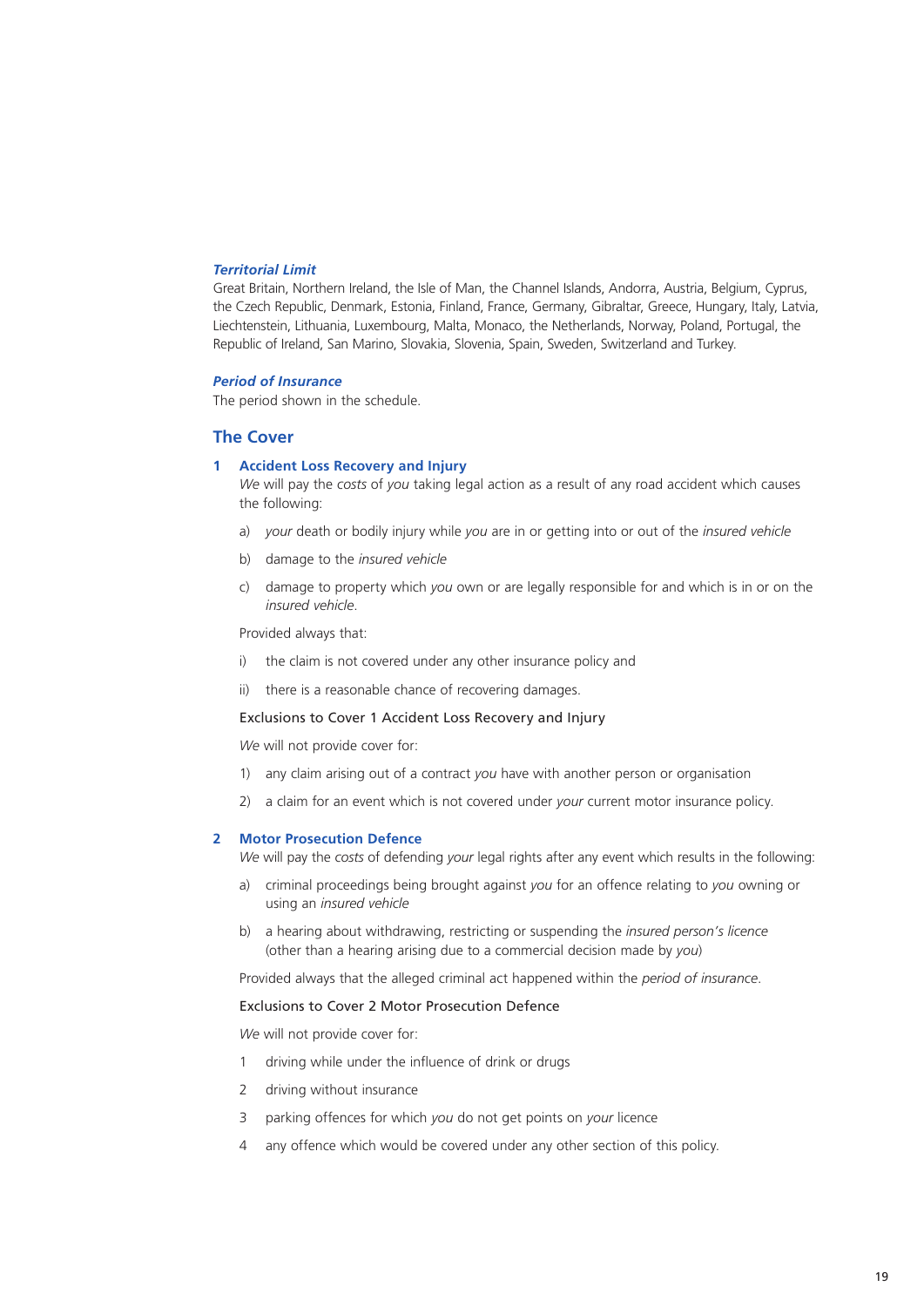## **Exclusions to the whole of section 12**

*We* will not provide cover for:

- 1 any claim directly or indirectly caused by or resulting from any equipment (whoever owns it) failing to recognise interpret or deal with any date change
- 2 any fines or penalties
- 3 any application for a judicial review
- 4 the *insured vehicle* being used for racing rallies or competitions
- 5 disputes between *you* and *us*
- 6 *costs we* have not agreed to in writing
- 7 any *costs* covered by another insurance policy
- 8 *costs you* have paid directly to the *legal representative* or any other person without *our* permission
- 9 any VAT which *you* can recover from elsewhere
- 10 claims directly or indirectly caused by contributed to or arising from
	- a) ionising radiation or radioactive contamination from nuclear fuel or from any nuclear waste arising from burning nuclear fuel or
	- b) the radioactive toxic explosive or other dangerous properties of any nuclear equipment or nuclear part of that equipment
- 11 claims arising from war, invasion, riot, revolution or a similar event
- 12 disputes or claims arising from the deliberate, conscious, intentional or careless disregard by *you* of the need to take all reasonable steps to avoid prevent and limit any such claim or dispute
- 13 any claim while:
	- a) *you* are insolvent (or have committed an act of insolvency)
	- b) *you* have made an arrangement with people *you* owe money to
	- c) *you* have entered into a deed or arrangement
	- d) *you* are in liquidation
	- e) part or all of *your* affairs assets or property are in the care or control of a receiver or liquidator or
	- f) there is an administration order over *your* affairs assets or property.

## **Conditions of section 12**

If *you* do not keep to the conditions *we* will have the right to refuse any claim and withdraw from any current claims.

## **1** *You* **must:**

- a) give *us* written details of *your* claim along with any other supporting information *we* ask for
- b) make *your* claim within six months of the date of the event which gave rise to the dispute
- c) not appoint a *legal representative*
- d) follow the *legal representative's* advice and provide any information he or she asks for
- e) take every step to recover *costs* and pay them to *us*
- f) get *our* written permission before making an appeal
- g) make sure the *legal representative* keeps to condition 2 below.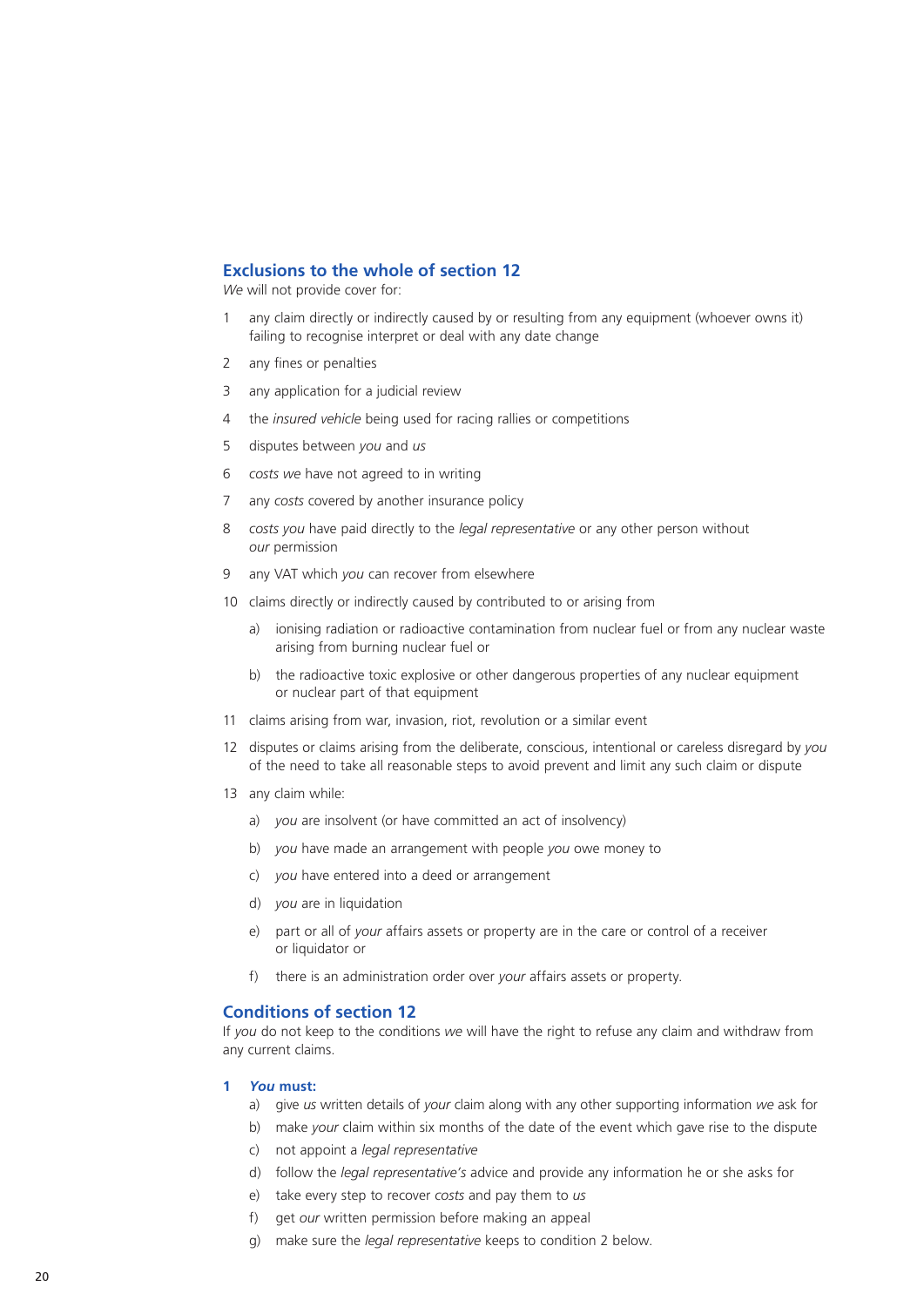## **2 The legal representative must do the following:**

- a) get *our* written permission before instructing a barrister or expert witness
- b) tell *us* if at any stage there is no longer a reasonable chance of a successful defence recovering damages or getting any other remedy
- c) tell *us* immediately if the other party makes a payment into court or any offer to settle the matter
- d) report the result of the claim to *us* when it is finished.

### **3** *We* **will have the right to do the following:**

- a) take over and conduct in *your* name any claim or proceedings
- b) settle a claim by paying the amount in dispute
- c) appoint the *legal representative* in *your* name and on *your* behalf
- d) have any legal bill audited or assessed
- e) contact the *legal representative* at any time and have access to all statements opinions and reports
- f) end *your* claim if during the course of the claim *we* think there is no longer a reasonable chance of success. If *you* continue the claim and get a better settlement than *we* expected, *we* will pay *your* reasonable *costs*
- g) at the end of the claim settle the *costs* covered by this section of *your* policy
- h) end *your* claim and recover any *costs* from *you* that *we* have paid if:
	- the *legal representative* reasonably refuses to go on acting for *you* because of any unreasonable act of omission on *your* part that is likely to harm *your* case; or
	- *you* unreasonably withdraw *your* claim from the *legal representative*; or
	- *you* withdraw from the claim without *our* agreement.

#### **4** *Your* **agreements with others**

*We* will not be bound by any agreement between *you* and the *legal representative* or *you* and any other person or organisation.

## **5 Choosing the** *legal representative*

At any time before *we* agree that legal proceedings need to be issued or defended, *we* will choose the *legal representative*. *You* can only choose the *legal representative* if *we* agree that legal proceedings need to be issued or defended, or if a conflict of interest arises which means that the *legal representative* cannot act for *you*. *You* must send his or her name and address to *us*. If *we* agree to appoint a *legal representative* that *you* choose, he or she will be appointed on the same terms as *we* would have appointed *our* chosen *legal representative*. *We* may decide not to accept *your* choice of *legal representative*. If *we* do not agree with *your* choice, the matter will be settled using the procedure as set out under condition 6.

When choosing the *legal representative you* must remember *your* duty to keep costs as low as possible.

## **6 Disputes**

If there is a dispute between *you* and *us* the matter may be referred to an arbitrator who *you* and *we* agree to. If *we* and *you* cannot agree on an arbitrator the President of the Law Society or the Chairman of the Bar Council will choose one.

Whoever loses the arbitration must pay all costs involved. If the decision is not clearly against either *you* or *us* the arbitrator will decide how *you* and *we* will share the costs.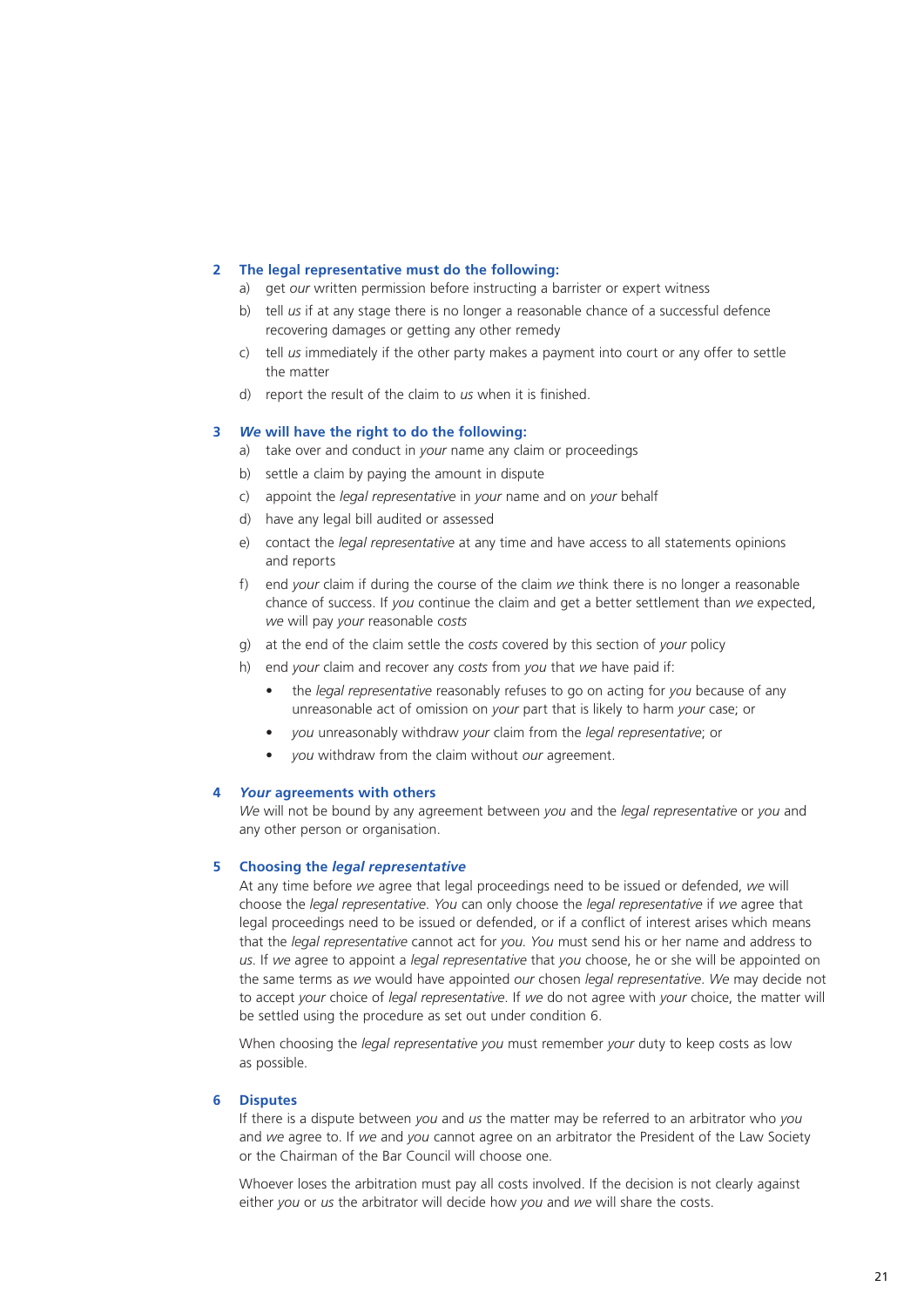### **7 Cancellation Rights**

Section 12 – uninsured loss recovery and motor prosecution defence cannot be cancelled in isolation. Please refer to the policy cancellation condition in section 14.

#### **8 Notices**

Every notice which needs to be given under this section must be given in writing.

If *you* give *us* notice, *you* must send it to *our* address. If *we* give *you* notice, *we* must send it to *your* last known address.

### **How to claim under this section**

If *you* need to claim for accident, loss recovery and injury call Zurich Commercial Claims Centre on 08453 002 055 and quote *your* policy number which is shown on *your* policy schedule.

To claim for motor prosecution defence call Lawphone on 0870 241 4140 (or 0141 221 8878 in Scotland) and state that *you* are a Zurich Goods Carrying Commercial Vehicle policyholder, quoting reference 34752. *You* will be asked for a brief summary of the problem and these details will be passed on to an adviser who will call *you* back. *We* will send *you* a claim form. Fill in the claim form and send it to:

The Claims Department Lawclub Legal Protection Redwood House Brotherswood Court Great Park Road Bradley Stoke Bristol BS32 4QW United Kingdom.

*We* will contact *you* once *we* have received the claim form. *You* must not appoint a solicitor yourself.

If *you* have already seen a solicitor before *we* have accepted *your* claim, *we* will not pay any fees or other expenses that *you* have incurred. If *your* claim is covered, *we* will appoint the *legal representative* that *we* have agreed to in *your* name and on *your* behalf subject to the terms and conditions of this section. *We* will only start to cover the costs from the time *we* have accepted the claim and appointed the *legal representative*.

#### **Lawphone**

*You* also have access to Lawphone. This helpline provides advice on any of *your* company's legal matters 24 hours a day, 365 days a year. The advice *you* get from Lawphone will always be according to the laws of Great Britain and Northern Ireland. *We* may record the calls to protect *you*.

## Call Lawphone on: 0870 241 4140 (in Scotland call: 0141 221 8878)

When *you* call Lawphone *you* will be asked for a brief summary of the problem. These details will be passed to an adviser who will return *your* call.

## **Complaints procedure under this section**

*Our* aim is to get it right, first time, every time. If *we* make a mistake, *we* will try to put it right promptly.

*We* will always confirm to *you* the receipt of *your* complaint within five working days and do *our* best to resolve the problem within four weeks. If *we* cannot, *we* will let *you* know when an answer may be expected.

If *we* have not sorted out the situation within eight weeks *we* will provide information about the Financial Ombudsman Service.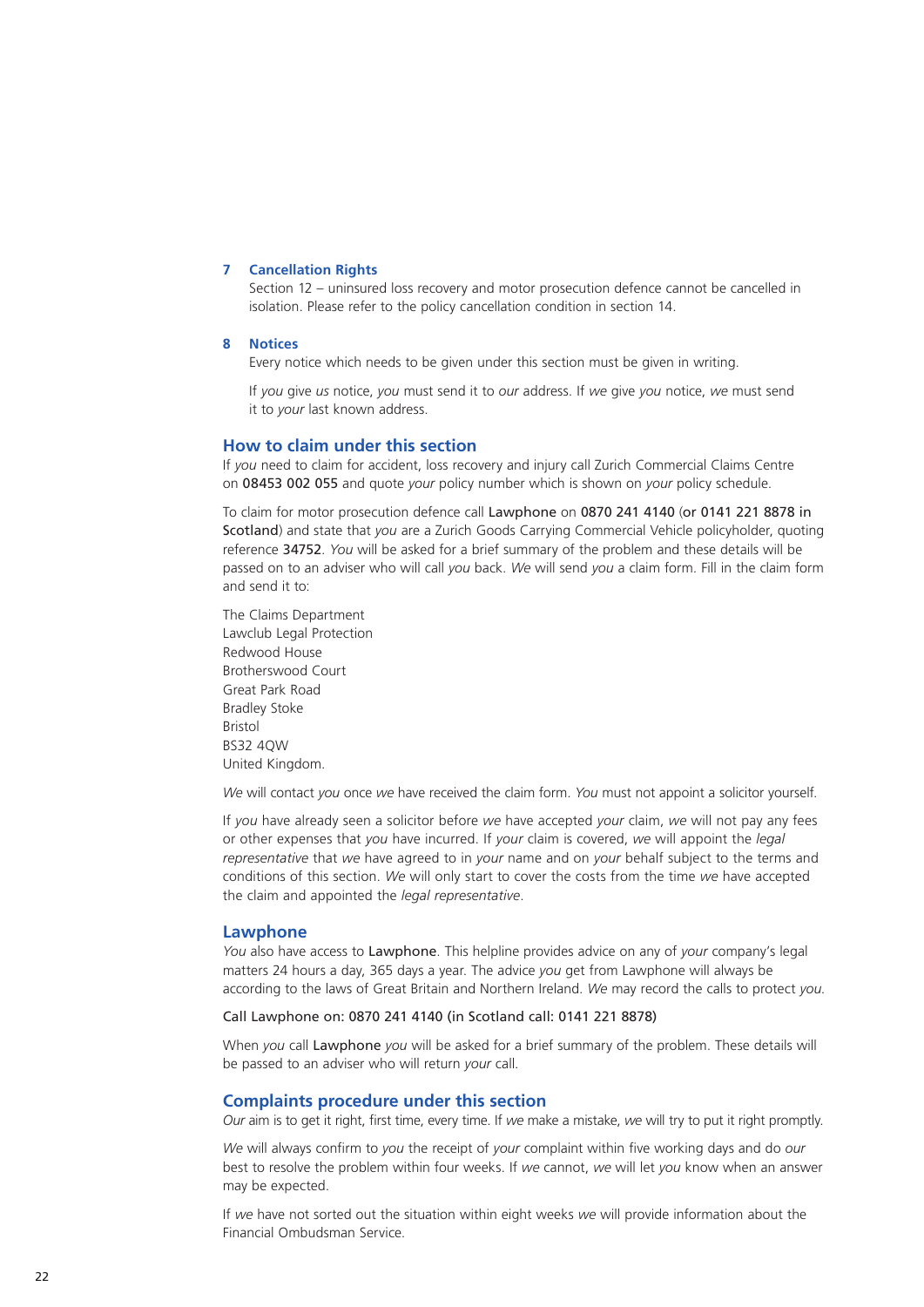Please contact the Customer Satisfaction Manager at *our* address.

*Our* address is:

Lawclub Legal Protection Redwood House Brotherswood Court Great Park Road Bradley Stoke Bristol BS32 4QW United Kingdom. Phone: 0845 0700 886

Using *our* complaints procedure or referral to the Financial Ombudsman Service does not affect *your* legal rights.

Lawclub Legal Protection is a trading name of Allianz Insurance plc registered in England no 84638 at 57 Ladymead, Guildford, Surrey GU1 1DB, United Kingdom.

Allianz Insurance plc is authorised by the Prudential Regulation Authority and regulated by the Financial Conduct Authority and the Prudential Regulation Authority. Financial Services Register No. 121849.

## Section 13 – general exclusions

This policy does not cover:

## **1 Unauthorised Use**

any claim while the *vehicle* is with *your* general consent being:

- a) used for any purpose not permitted by the *certificate*
- b) driven by any person not authorised by the *certificate*.

This exclusion shall not apply to claims under section 8

## **2 Unlicenced Drivers**

any claim while the *vehicle* is being driven:

- a) by *you* unless *you* hold a *licence* or have held and are not disqualified from holding or obtaining such a *licence*
- b) with *your* general consent by any person who *you* know does not hold a *licence* unless such person has held and is not disqualified from holding or obtaining such a *licence*.

This exclusion shall not apply to claims under section 6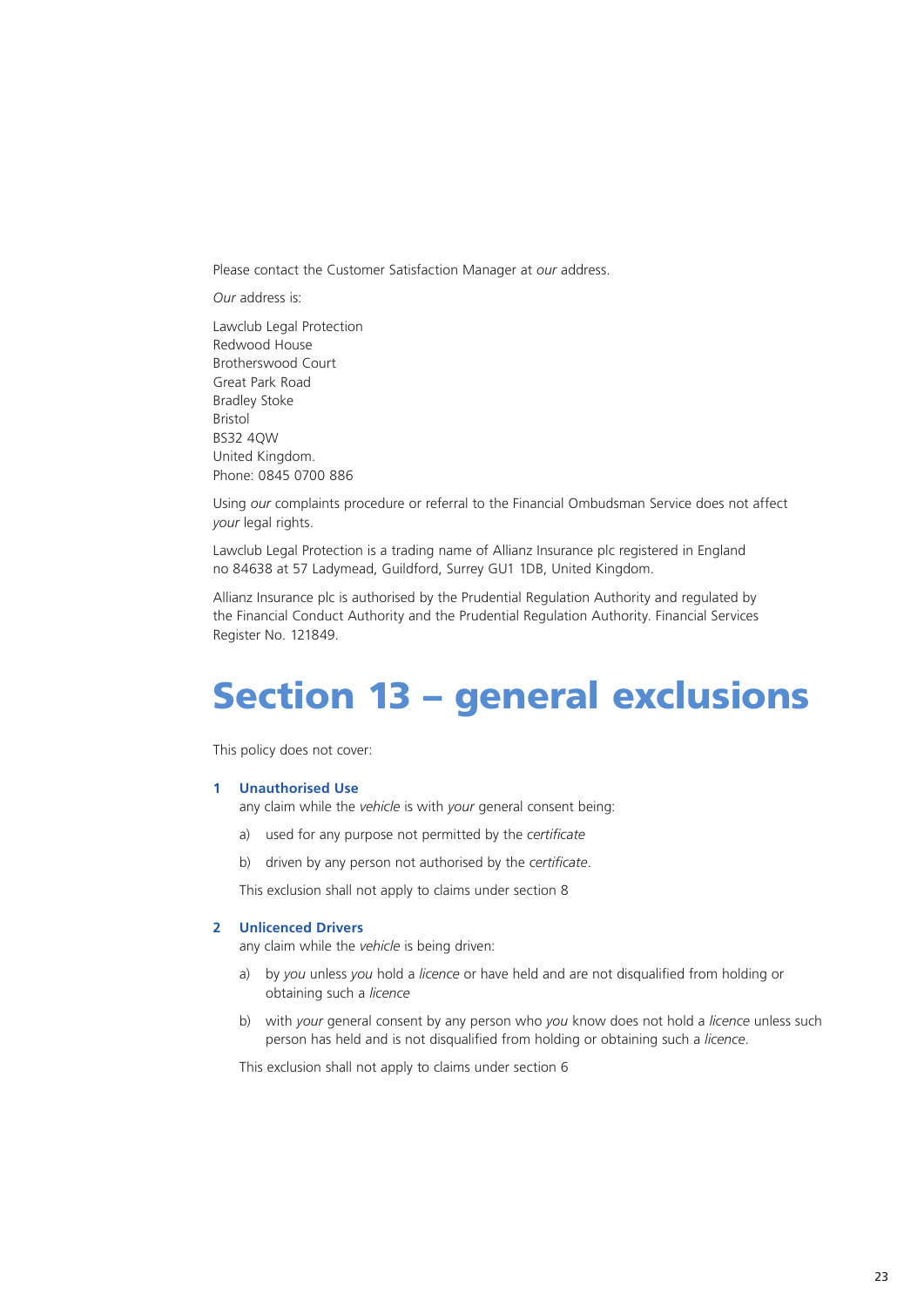### **3 Contractual Liability or Liquidated Damages**

any liability assumed by *you* by agreement which would not have attached in the absence of such agreement and any indemnity in respect of liquidated damages or under any penalty clause

#### **4 Nuclear and War Risks and Government or Public Authority Order**

death, injury, disablement or loss or destruction of or damage to any property whatsoever or any loss or expense whatsoever resulting or arising therefrom or any consequential loss or any legal liability of whatsoever nature directly or indirectly caused by or contributed to by or arising from:

- i) ionising radiations from or contamination by radioactivity from any nuclear fuel or from any nuclear waste from the combustion of nuclear fuel
- ii) the radioactive, toxic, explosive or other hazardous or contaminating properties of any *nuclear installation*, *nuclear reactor* or other nuclear assembly or nuclear component thereof
- iii) any weapon or device employing atomic or nuclear fission and/or fusion or other like reaction or radioactive force or matter
- iv) the radioactive, toxic, explosive or other hazardous or contaminating properties of any radioactive matter but this exclusion iv) will not apply to radioactive isotopes other than nuclear fuel when such isotopes are being prepared, carried, stored or used for commercial, agricultural, medical, scientific or other peaceful purposes
- v) except so far as is necessary to meet the requirements of the compulsory motor insurance legislation in the country in which the insured event occurs:
	- 1) war, invasion, act of foreign enemy, hostilities whether war be declared or not, civil war, rebellion, revolution, insurrection, military or usurped power
	- 2) nationalisation, confiscation, requisition, seizure or destruction by the government or any public authority

## **5 Earthquake or Riot**

any accident, death, bodily injury or damage to property except under section 1 arising during or in consequence of:

- a) earthquake occurring outside Great Britain, Northern Ireland, the Isle of Man, the Channel Islands or any other member of the European Union
- b) riot or civil commotion occurring
	- i) in Northern Ireland
	- ii) outside Great Britain, the Isle of Man, the Channel Islands or any other member of the European Union

## **6 Lessor Negligence**

the owner of a *vehicle* leased to *you* where liability is caused by the negligence of such owner or the servants or agents of such owner.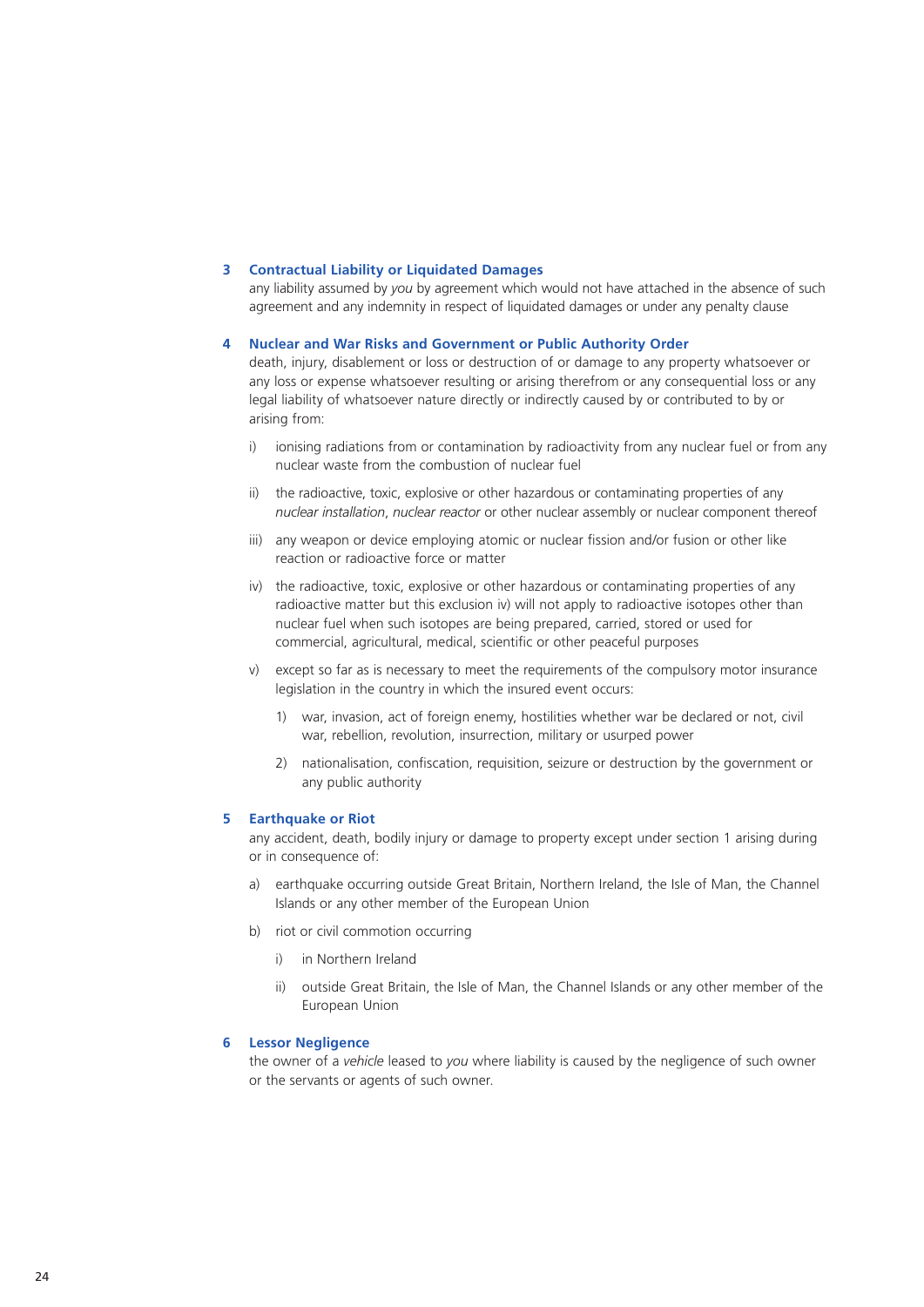# Section 14 – general conditions

#### **1 Replacement / Additional Vehicles**

No cover applies under this policy for additional or replacement vehicles until *we* have been notified of such additional or replacement vehicle and a *certificate* has been received by *you*.

### **2 Accidents**

Details of any event which might result in a claim under this policy and all subsequent developments must be reported to *us* as soon as possible. Notice of any prosecution inquest or fatal inquiry and every letter, claim, writ or summons must be sent to *us* on receipt.

#### **3 Claims Procedure**

Except with *our* written consent no person shall make any admission of liability, offer, repudiation or promise of payment on *your* behalf or any person claiming indemnity under this policy.

*We* will be entitled to take over and conduct in *your* name, or that of any person entitled to indemnity under this policy, the defence or settlement of any claim or to bring any claim in the name of such person. *We* or a solicitor appointed by *us* will have full discretion in the conduct of any proceedings and in the settlement of any claim and will be given all such information and assistance as they may require.

## **4 Other Insurances**

If any other insurance covers the same damage, loss or liability *we* will not be liable to pay more than *our* rateable proportion.

Provided always that nothing in this condition will impose on *us* any liability from which *we* would have been relieved by sub-section 2 of section 1 or exclusions 2 and 3 b) to section 1.

#### **5 Vehicle Maintenance**

*You* will at all times maintain the *vehicle* in an efficient and roadworthy condition.

## **6 Vehicle Security**

*You* will take all reasonable steps to safeguard the *vehicle* from loss or damage.

## **7 Cancellation**

This policy may be cancelled:

- a) should *you* decide *you* do not want to accept this policy or any subsequent renewal of it by returning the appropriate *certificate* to *us* or *your* insurance intermediary within 14 days of receipt. *We* may, at *our* discretion, make a charge for the time *you* have been on cover.
- b) by returning the appropriate *certificate* to *us*. A pro rata refund of premium will be allowed except if cancellation is during the first year of insurance when any refund will be calculated using *our* current short period rates. No refund of premium will be allowed if a claim has been made during the current period of insurance or if *you* pay the premium using *our* Direct Debit instalment scheme.
- c) by *us* sending seven days notice by recorded delivery to *your* last known address and in the case of Northern Ireland to the Department of Environment Northern Ireland and *we* will allow to *you* a pro rata refund of premium in respect of the unexpired term.
- d) immediately subject to the requirements of the Consumer Credit Act 1974 if applicable if *you* have applied to pay the premium using *our* Direct Debit instalment scheme and an instalment is not received by the due date. In these circumstances *your* credit agreement will also be cancelled immediately.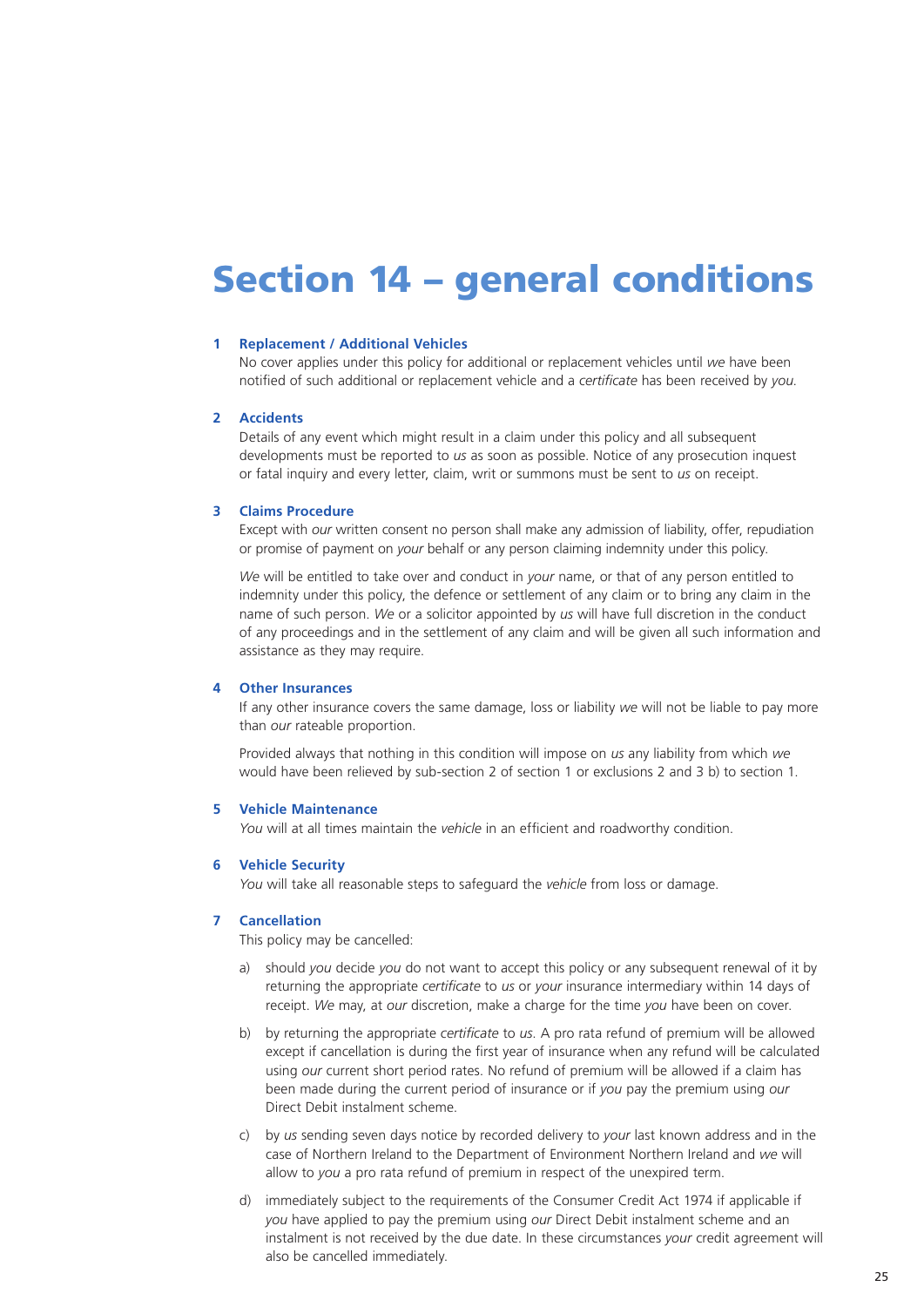#### **8 Arbitration**

If any difference arises as to the amount to be paid under this policy liability being otherwise admitted such difference will be referred to an arbitrator to be appointed by the parties in accordance with current statutory provisions. Where any difference is by this condition to be referred to arbitration the making of an award will be a condition precedent to any right of action against *us*.

## **9 Property Damage Claims**

In connection with any one claim or series of claims arising out of any one event in respect of damage to property *we* may at any time pay *you* the amount of the indemnity provided by this policy after deduction of any sum already paid as compensation or any less amount for which such claim may be settled and from the date such payment is made *we* will relinquish control of the negotiations and legal proceedings in connection with such claim. From the date of such payment *we* will be under no further liability in connection with such claim other than for costs and expenses incurred with *our* written consent prior to the date of such payment.

## **10 Joint Insured**

If *you* comprises more than one party *we* will indemnify each party as though a separate policy had been issued to each of them.

Provided always that the total amount of indemnity to all such parties will not exceed the limit of indemnity stated in this policy.

## **11 Observance of Terms**

The observance and fulfilment of the terms of this policy so far as they relate to anything to be done or complied with by the *insured person* will be conditions precedent to any liability of *us* to make any payment under this policy. Upon proof of breach of this condition *we* will be entitled to recover from the *insured person* all sums paid by *us* including those for which *we* would not have been liable but for the provisions of any compulsory motor insurance legislation operative within the *territorial limits*.

#### **12 Contractual Right of Renewal (Tacit)**

If *you* pay the premium to *us* using *our* Direct Debit instalment scheme, *we* will have the right which *we* may choose not to exercise to renew this policy each year and continue to collect premiums using this method. *We* may vary the terms of this policy including the premium at renewal. If *you* decide that *you* do not want *us* to renew this policy, provided *you* tell *us* (or *your* insurance intermediary) before the next renewal date, *we* will not renew it.

## **13 Isle of Man Law**

Where this policy has been entered into in the Isle of Man it is subject to the laws of such Isle and in respect of occurrences in such Isle may (subject to any provision for arbitration contained in this policy) be enforced by proceedings taken in the courts of such Isle. In the event of arbitration under this policy in respect of any occurrence in the Isle of Man such arbitration will be held in such Isle.

## **14 Sanctions**

Notwithstanding any other terms of this policy *we* will be deemed not to provide cover nor will *we* make any payment or provide any service or benefit to *you* or any other party to the extent that such cover, payment, service, benefit and/or any business or activity of *yours* would violate any applicable trade or economic sanctions law or regulation.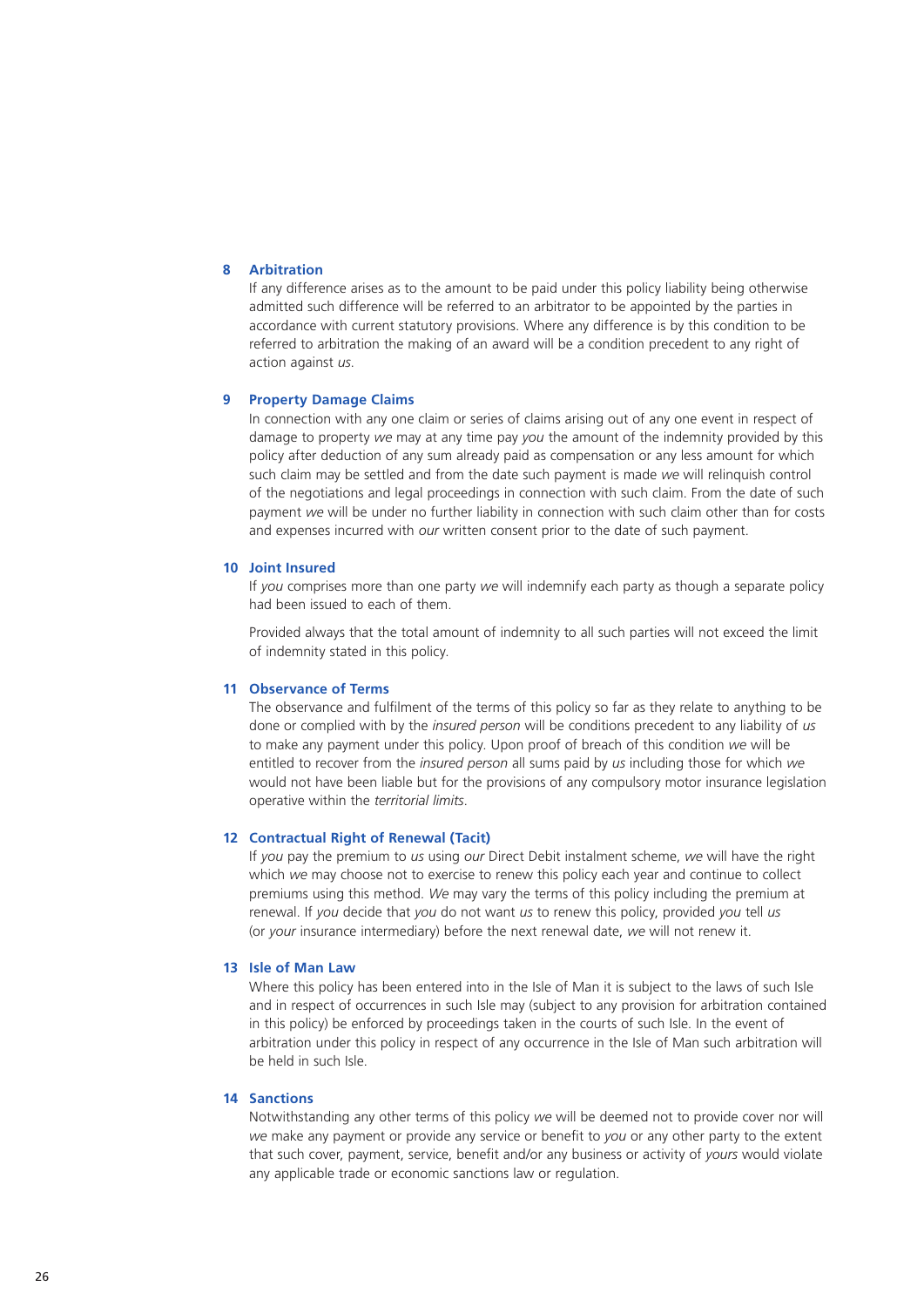## Our complaints procedure

Not applicable to Section 12

#### **Our commitment to customer service**

*We* value the opportunity to look into any concerns *you* may have with the service *w*e have provided and *we* are committed to handling all complaints fairly, consistently and promptly.

#### **Who to contact in the first instance**

Many concerns can be resolved straight away therefore in the first instance please get in touch with *your* usual contact at Zurich or *your* broker or insurance intermediary as they will generally be able to provide *you* with an immediate response to your satisfaction.

Contact details will be provided on correspondence that *we* or *our* representatives have sent *you*.

If *we* cannot resolve *your* complaint straight away *we* will aim to resolve *your* concerns as soon as possible and *we* will keep *you* informed of progress while *our* enquiries are continuing.

The majority of complaints *we* receive are resolved within four weeks of receipt.

#### **The Financial Ombudsman Service (FOS)**

If *we* are unable to resolve *your* complaint to *your* satisfaction within eight weeks or if *you* remain dissatisfied following receipt of *our* final response letter *you* may be able to ask the FOS to formally review *your* case. *You* must contact the FOS within six months of *our* final response.

The FOS contact details are as follows:

Financial Ombudsman Service South Quay Plaza 183 Marsh Wall London E14 9SR

*You* can telephone for free on:

08000 234 567 for people phoning from a "fixed line" (for example a landline at home)

0300 123 9 123 for mobile-phone users who pay a monthly charge for calls to numbers starting 01 or 02

or e-mail: complaint.info@financial-ombudsman.org.uk

This is a free and impartial service and will not affect *your* legal rights.

The FOS can help with most complaints if you are:

- a consumer
- a business employing fewer than 10 persons that has an annual turnover or balance sheet that does not exceed €2 million
- a charity with an annual turnover of less than £1 million
- a trustee of a trust with a net asset value of less than £1 million.

If *you* are unsure whether the FOS will consider *your* complaint please contact them directly for further information.

*You* are entitled to contact the FOS at any stage of *your* complaint.

#### **The Financial Services Compensation Scheme (FSCS)**

*We* are covered by the Financial Services Compensation Scheme (FSCS) which means that *you* may be entitled to compensation if *we* are unable to meet *our* obligations to *you*. Further information is available on www.fscs.org.uk or by contacting the FSCS directly on 0800 678 1100.